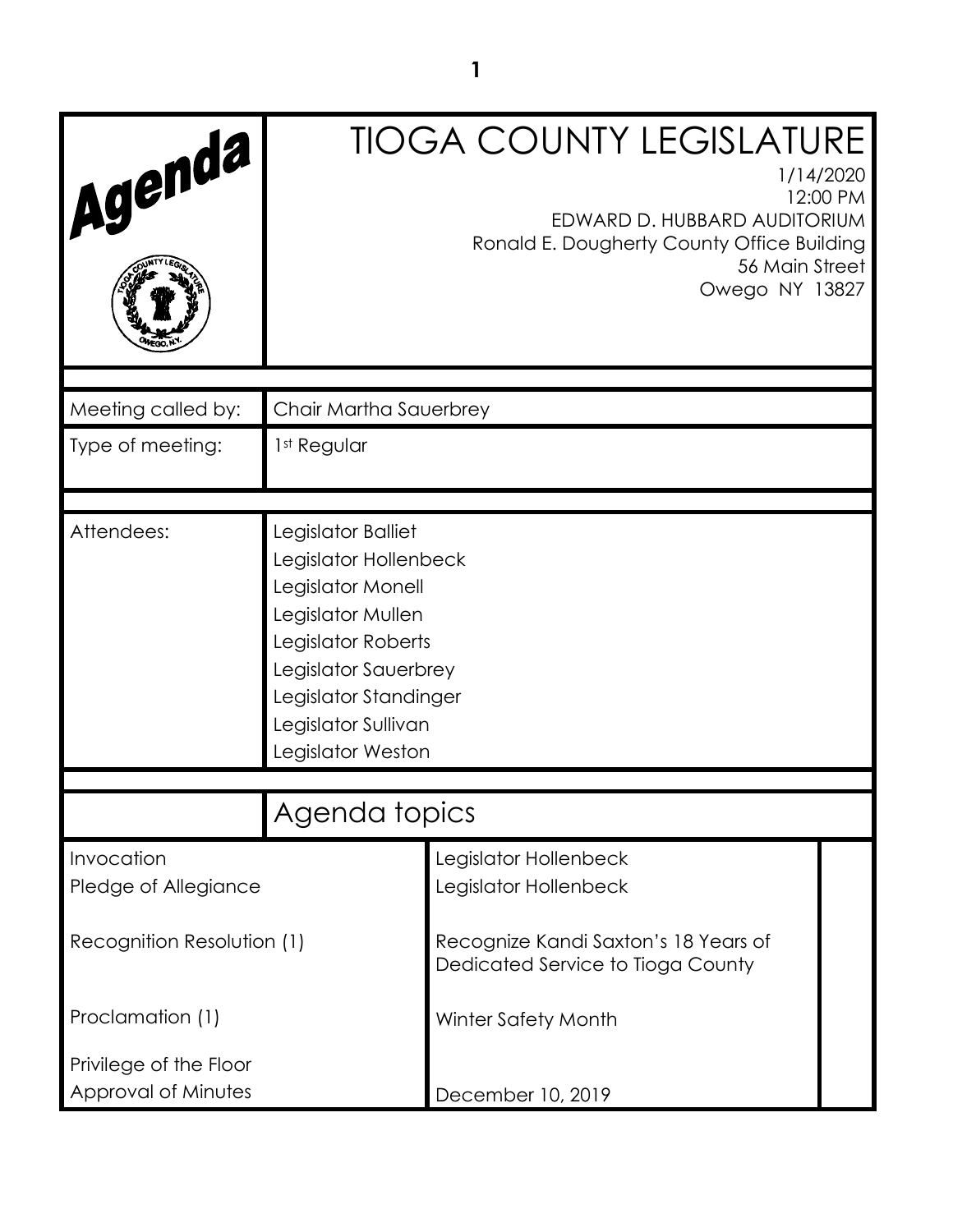| <b>Petitions, Communications &amp; Notices</b> |  |                         |                                                                                                                                                                                                                                                                             |        |
|------------------------------------------------|--|-------------------------|-----------------------------------------------------------------------------------------------------------------------------------------------------------------------------------------------------------------------------------------------------------------------------|--------|
|                                                |  |                         |                                                                                                                                                                                                                                                                             |        |
| Appointments/Reappointments                    |  |                         | Cornell Cooperative Extension-<br>Legislator Balliet -1 year term 2020                                                                                                                                                                                                      |        |
| <b>STANDING COMMITTEES 2020</b>                |  |                         |                                                                                                                                                                                                                                                                             |        |
| <b>Reports Standing Committees</b>             |  |                         |                                                                                                                                                                                                                                                                             |        |
| <b>RESOLUTIONS:</b>                            |  |                         | 1. Appoint Directors Soil & Water Conservation District                                                                                                                                                                                                                     |        |
|                                                |  |                         | 2. Appoint Director Soil & Water Conservation District                                                                                                                                                                                                                      |        |
|                                                |  |                         | 3. Re-Appoint Member to the Tioga County Planning Board                                                                                                                                                                                                                     |        |
|                                                |  |                         | 4. Re-Appoint Ralph Kelsey to the Tioga County Property<br>Development Corporation Board                                                                                                                                                                                    |        |
|                                                |  |                         | 5. Resolution to Renew Consultant Contract for<br>Mitigation Plan Coordinator for 2020                                                                                                                                                                                      | Hazard |
|                                                |  |                         | 6. Authorization to Accept Awarded 2019 New York Homes and<br>Community Renewal Funding for \$250,000 from the New York<br>Main Street Program for the 2019 Owego-North Avenue<br>Revitalization Program and Request a 2020<br>Modification and Budget Addition, as Needed. | Budget |
|                                                |  |                         | 7. Accept Year Two Funding for Hurrell-Harring Grant and<br>Amend 2020 Budget                                                                                                                                                                                               |        |
|                                                |  |                         | 8. Erroneous Assessment Town of Candor                                                                                                                                                                                                                                      |        |
|                                                |  |                         | 9. Erroneous Assessment Town of Tioga                                                                                                                                                                                                                                       |        |
|                                                |  |                         | 10. Erroneous Assessment Town of Tioga                                                                                                                                                                                                                                      |        |
|                                                |  |                         | 11. Re-Establish Prior Year 2019 Capital Projects and Bridge<br>Preventative Maintenance Phase 5 for 2020 Budget                                                                                                                                                            |        |
|                                                |  |                         | 12. Re-Establish Prior Year 2019 Grants for HHS for 2020 Budget                                                                                                                                                                                                             |        |
|                                                |  |                         | 13. Re-Establish Prior Year 2019 Grants for 2020 Budget                                                                                                                                                                                                                     |        |
|                                                |  |                         | 14. Amend Resolution 36-17 "Authorize Multi-Year Pre-Payment<br>of Maintenance Agreements to Achieve Savings"                                                                                                                                                               |        |
|                                                |  |                         | 15. Appointment of Administrative Coroner                                                                                                                                                                                                                                   |        |
|                                                |  | 16. Authorize           | Appointment of Civil Service<br>Assistant<br>Personnel Department                                                                                                                                                                                                           |        |
|                                                |  |                         | 17. Authorize Salary Increase - Public Defender's Office                                                                                                                                                                                                                    |        |
|                                                |  |                         | 18. Authorize 2020 Salaries/Wages – Board of Elections                                                                                                                                                                                                                      |        |
|                                                |  | <b>Sheriff's Office</b> | 19. Approve Salary Above Hiring Base for Deputy Sheriff -                                                                                                                                                                                                                   |        |
|                                                |  |                         | 20. Authorize Creation and Fill One (1) Full-Time Public Safety<br>Dispatcher/Trainee Position - Sheriff's Office                                                                                                                                                           |        |
|                                                |  |                         | 21. Authorize Creation and Fill of One (1) Temporary, Full-Time<br>Accounting Associate I Position - Sheriff's Office                                                                                                                                                       |        |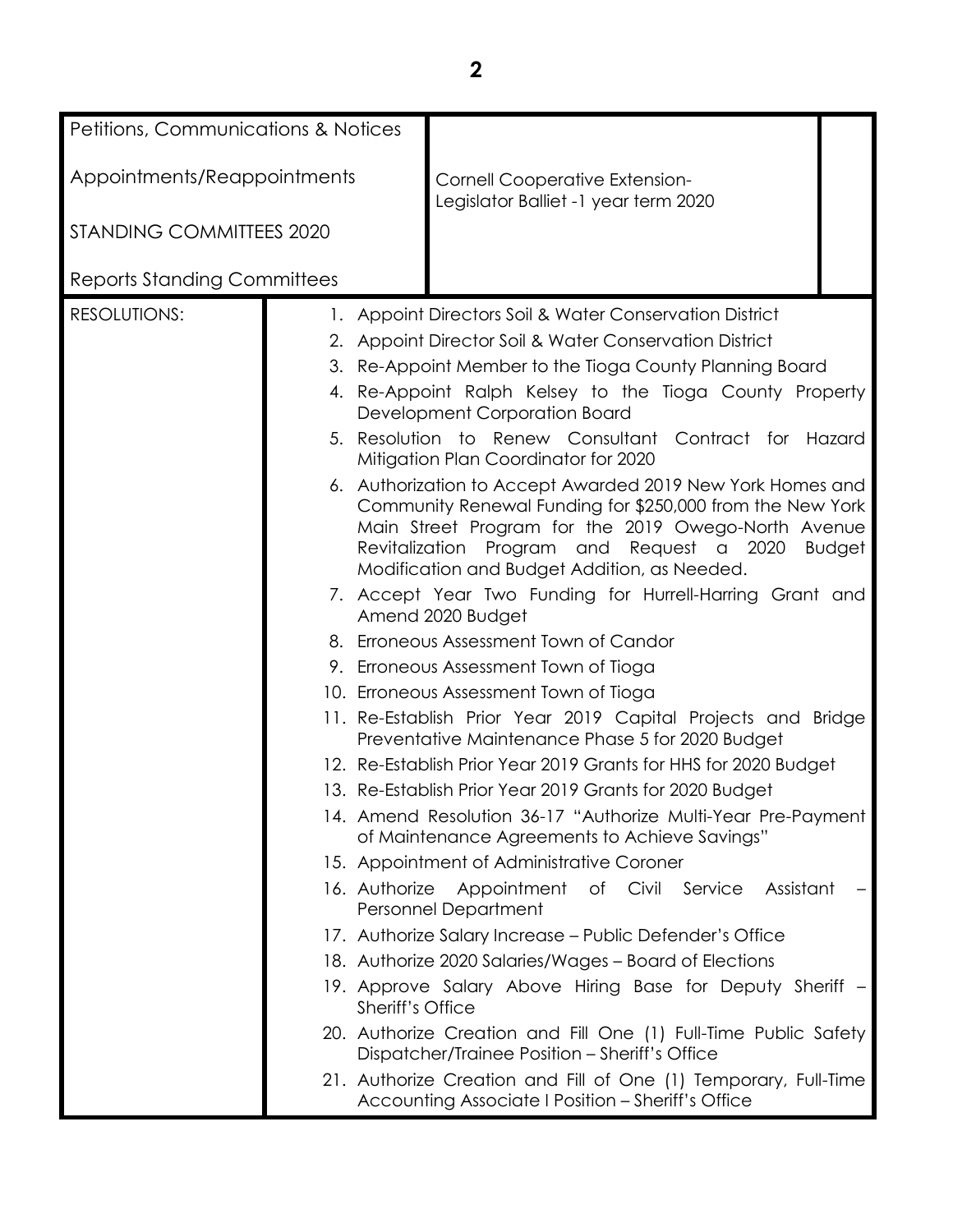|  | Treasurer's Office | 22. Authorize Appointment of Chief Accountant                                                |  |  |
|--|--------------------|----------------------------------------------------------------------------------------------|--|--|
|  |                    | 23. Contract for Accounting Consultant Services from Former<br>Employee - Treasurer's Office |  |  |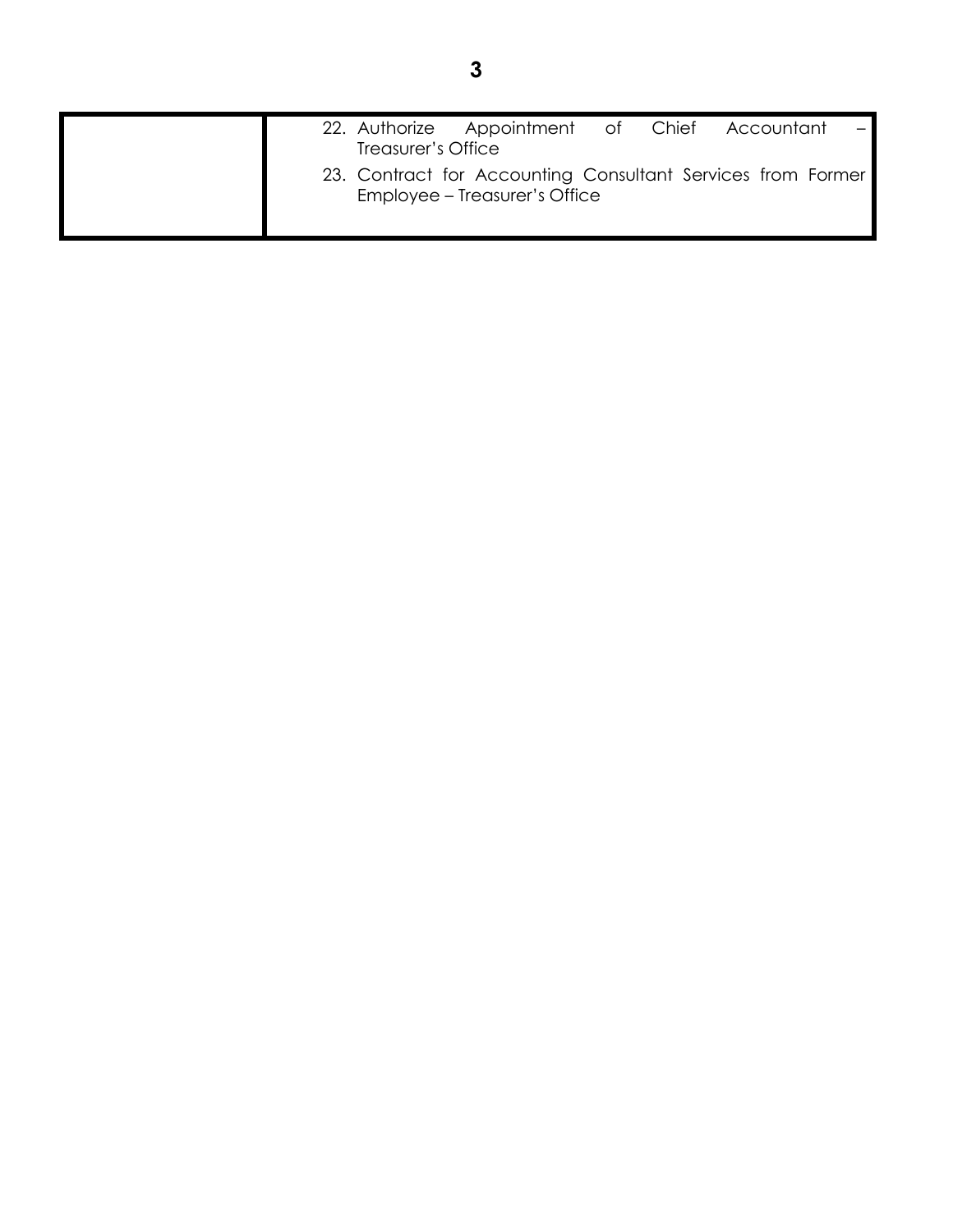#### RESOLUTION NO. -20 RECOGNIZE KANDI SAXTON'S 18 YEARS OF DEDICATED SERVICE TO TIOGA COUNTY

WHEREAS: Kandi began her career with Tioga County as a Social Work Assistant II for the Department of Mental Hygiene in October 2001. In January 2012, Kandi became a Caseworker for the Department of Social Services in the Children's Welfare Unit.

WHEREAS: Kandi Saxton has been a dedicated and loyal employee in the performance of her duties; and

WHEREAS: Kandi Saxton has shown the highest levels of reliability, trust, loyalty and competence in the performance of her duties; and

WHEREAS: Kandi Saxton will retire on January 24, 2020; now therefore be it

RESOLVED: That the Tioga County Legislature, on its own behalf, as well as on behalf of the citizens of Tioga County, express sincere gratitude to Kandi Saxton for her eighteen years of dedicated and loyal service to Tioga County and its most vulnerable citizens; and be it further

RESOLVED: That this resolution be spread upon the minutes of this meeting and a certified copy be presented to this loyal, dedicated and outstanding employee, Kandi Saxton.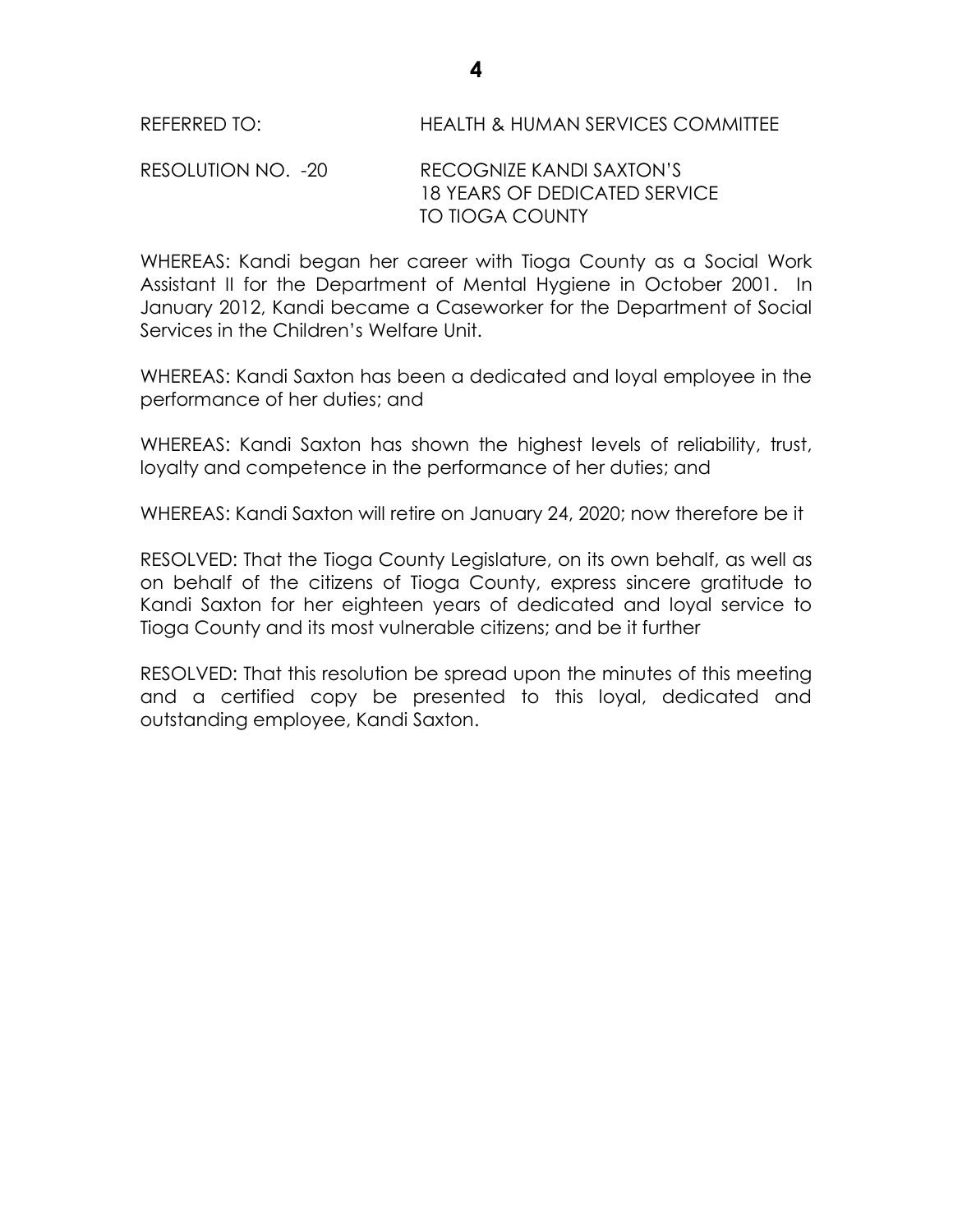#### **COUNTY OF TIOGA EXECUTIVE PROCLAMATION**

WHEREAS: Winter storms and blizzards can bring extreme cold, freezing rain, snow, sleet, ice, and high winds across the entire United States lasting a few hours or several days; and

WHEREAS: Winter weather is associated with numerous health and safety impacts including a higher risk of car accidents, personal injury, hypothermia, frostbite, carbon monoxide poisoning, and heart attacks from overexertion; and

WHEREAS: Accumulations of snow and ice can isolate communities by way of road closures or blockages and communication services, and can knock out heat or power, posing a greater risk to older adults, young children, and immunocompromised individuals; and

WHEREAS: Sixty-six hundred United States residents died from exposure to excessive natural cold, hypothermia, or both between the years of 2006 and 2010; and

WHEREAS: Each year, 24% of weather-related vehicle crashes occur on snowy, slushy, or icy pavement and 15% occur during snowfall or sleet, resulting in at least 1,300 deaths and nearly 117,000 injuries annually; and

WHEREAS: Between 1950 and 2018 there were over 62 severe Winter Storm events significantly impacting Tioga County; costing taxpayers over \$595,000 in property damage; and

WHEREAS: Winter Storms have been identified as the fourth leading threat of natural disasters facing our community (according to the 2017 CEPA); and

WHEREAS: Tioga County Public Health encourages citizens to be situationally aware of anticipated winter weather by tuning into their preferred source for weather information; therefore

THE TIOGA COUNTY LEGISLATURE, County of Tioga, does hereby proclaim the month of January 2020 as:

#### **WINTER SAFETY MONTH IN TIOGA COUNTY**

and urges all residents of our County to make preparations for winter storm situations, recognize the severity of extreme cold, check on their neighbors, and take caution while driving in winter weather so that we can protect the health and safety of our citizens.

Dated: January 14, 2020

MARTHA SAUERBREY, CHAIR TIOGA COUNTY LEGISLATURE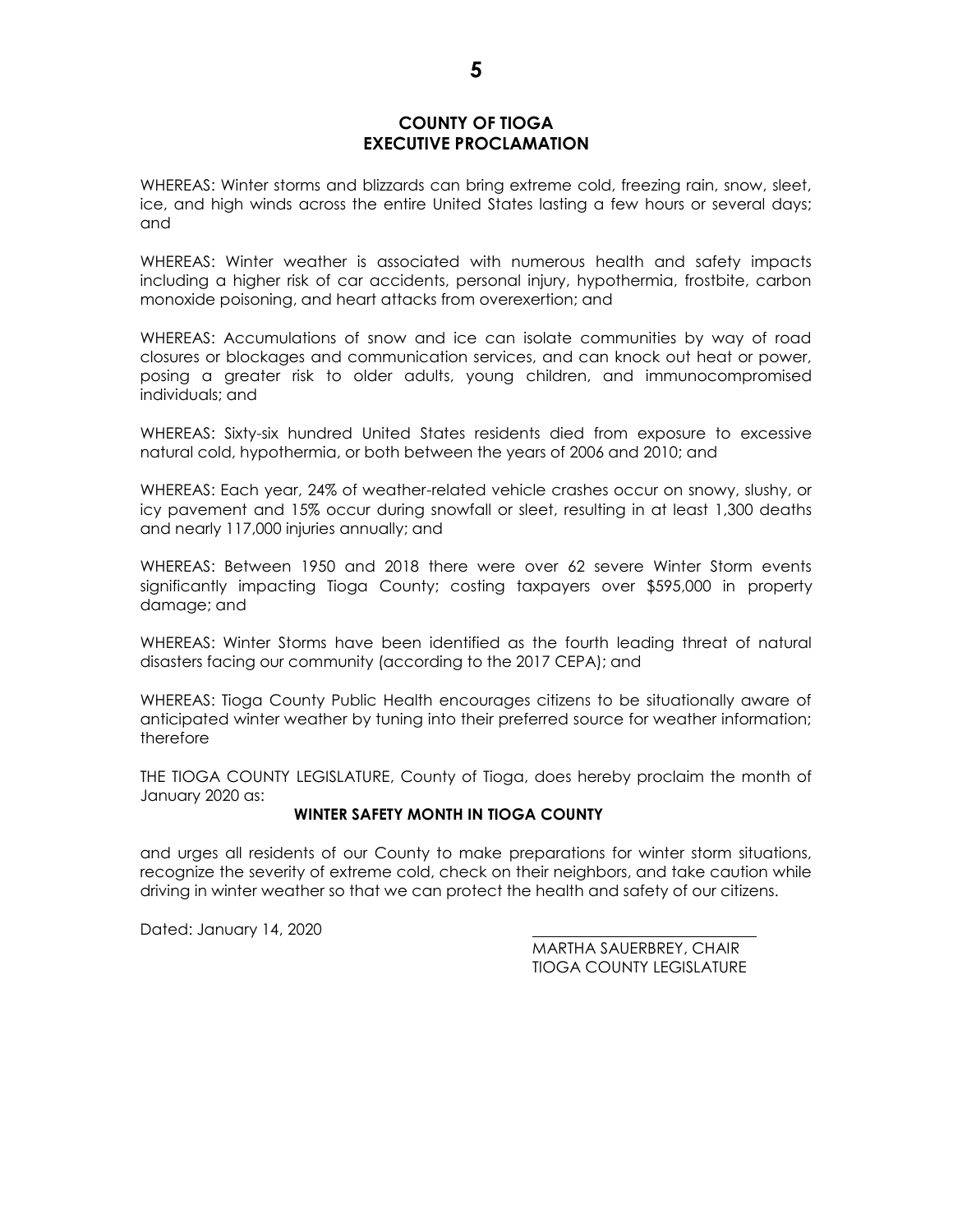# *STANDING COMMITTEES OF THE COUNTY LEGISLATURE OF THE COUNTY OF TIOGA FOR 2020*

|                                                                                   | Chairman          |                   |            |          |
|-----------------------------------------------------------------------------------|-------------------|-------------------|------------|----------|
| 1. County Clerk,<br><b>Historian, Real Property</b><br><b>Veterans/Elections,</b> | <b>Balliet</b>    | Mullen            | Standinger | Sullivan |
| 2. Economic Development/<br>Planning/Tourism/<br><b>Agriculture</b>               | Weston            | <b>Hollenbeck</b> | Mullen     | Roberts  |
| 3. Finance/Legal & Safety                                                         | <b>Monell</b>     | All Legislators   |            |          |
| 4. Information Technology                                                         | <b>Sullivan</b>   | <b>Balliet</b>    | Monell     | Roberts  |
| 5. Legislative Worksessions/<br><b>Legislative Support</b>                        | Sauerbrey         | All Legislators   |            |          |
| 6. Health & Human Services                                                        | Standinger        | Monell            | Mullen     | Sullivan |
| 7. Public Safety/ Probation & DWI                                                 | <b>Mullen</b>     | <b>Hollenbeck</b> | Standinger | Weston   |
| <b>8. Public Works/ Capital Projects</b>                                          | <b>Roberts</b>    | <b>Balliet</b>    | Standinger | Weston   |
| 9. Personnel/ADA                                                                  | <b>Hollenbeck</b> | <b>Balliet</b>    | Monell     | Weston   |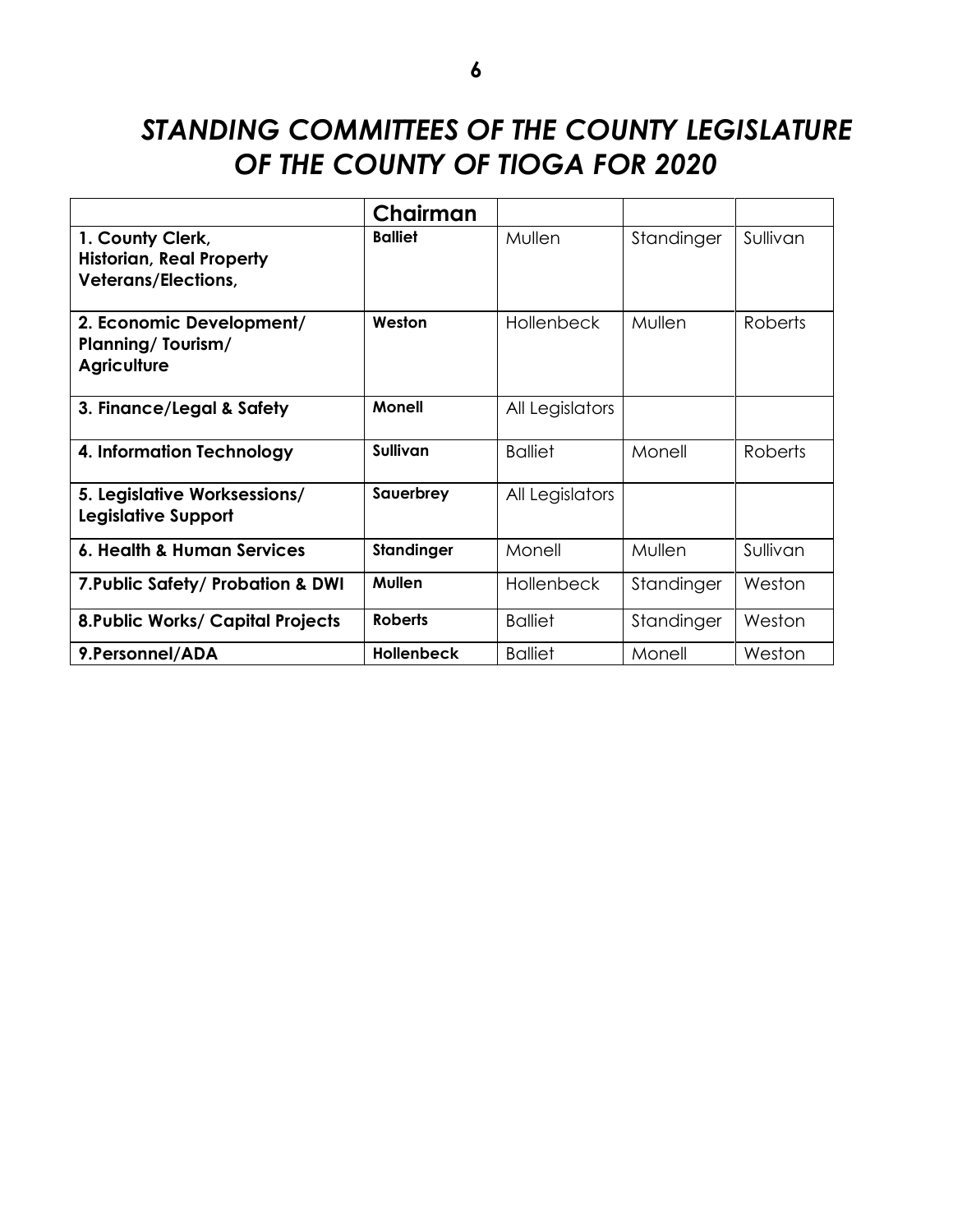### REFERRED TO: LEGISLATIVE WORKSESSION

RESOLUTION NO. - 20 APPOINT DIRECTORS SOIL & WATER CONSERVATION DISTRICT

RESOLVED: That Legislators Dale Weston and Tracy Monell are hereby appointed Directors of the Tioga County Soil and Water Conservation District for a one-year term on January 1, 2020 through December 31, 2020.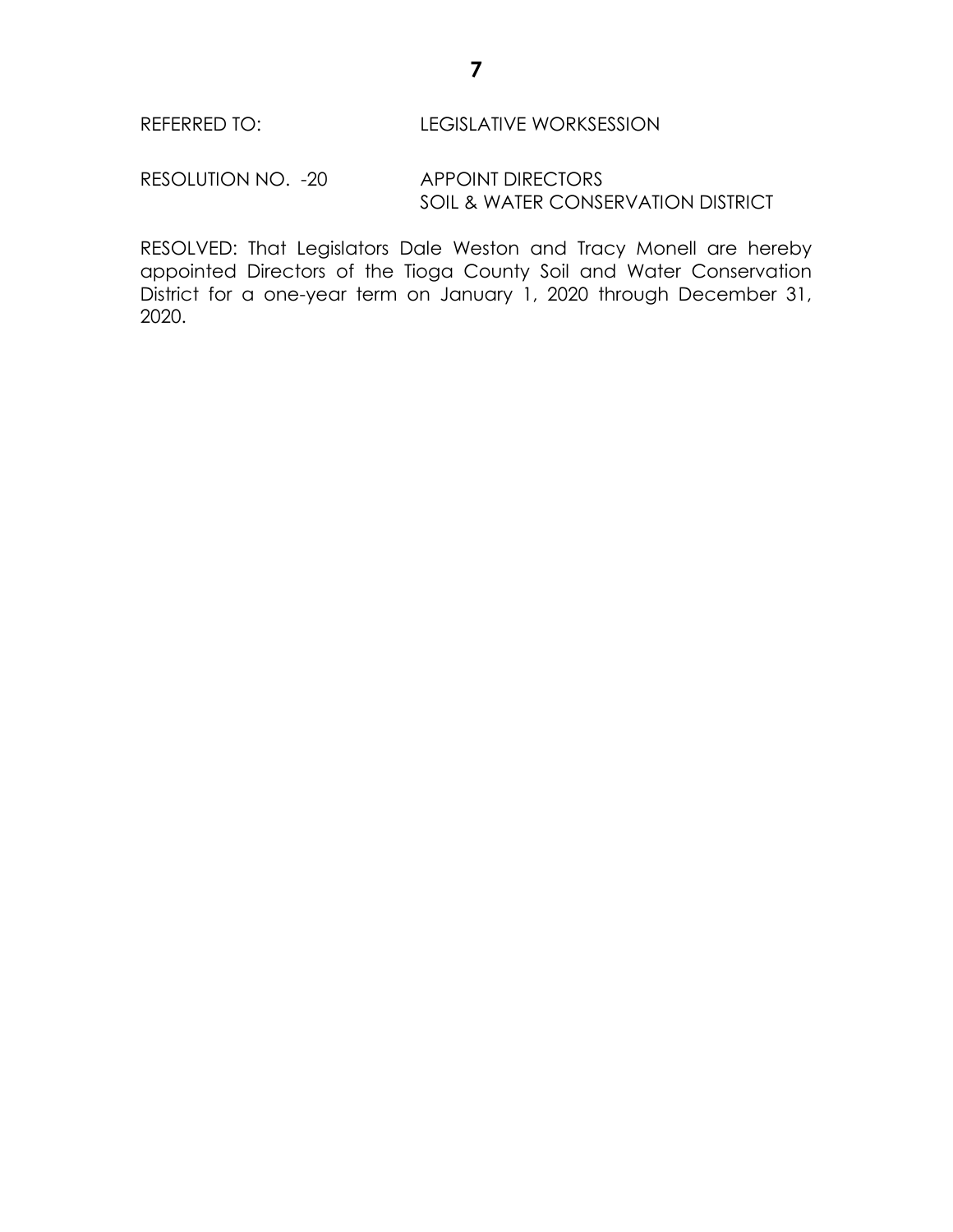RESOLUTION NO. -20 APPOINT DIRECTOR SOIL & WATER CONSERVATION DISTRICT

WHEREAS: Robert Aman's term on the Tioga County Soil and Water Conservation District Board as the Tioga County Farm Bureau Representative expired on 3/31/19; and

WHEREAS: Tioga County Farm Bureau approved Tom Zorn to represent Farm Bureau on the Tioga County Soil and Water Conservation District Board at their November 14, 2019 meeting; therefore be it

RESOLVED: That Tom Zorn be appointed as the Tioga County Farm Bureau Representative to the Soil and Water Conservation District Board for a term of January 1, 2020 – December 31, 2022.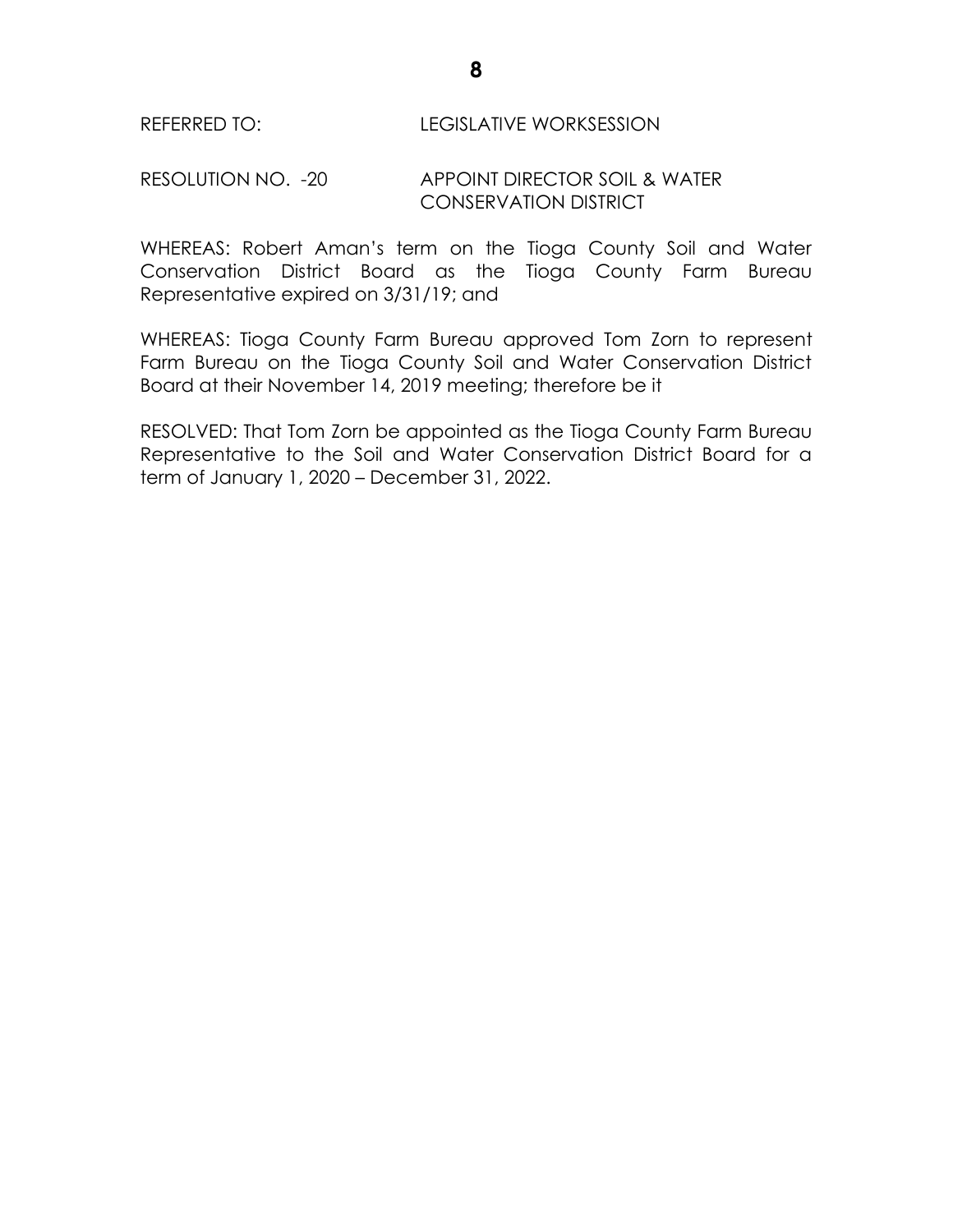RESOLUTION NO. -20 RE-APPOINT MEMBER TO THE TIOGA COUNTY PLANNING BOARD

WHEREAS: Grady Updyke's position on the Tioga County Planning Board representing the Town of Barton expired on 12/31/2019; and

WHEREAS: The Town of Barton Board has nominated Grady Updyke to serve another three-year term as their representative, and he is willing and able to do so; therefore be it

RESOLVED: That the Tioga County Legislature hereby reappoint Grady Updyke to the Tioga County Planning Board for another three-year term of 1/15/20 – 12/31/22.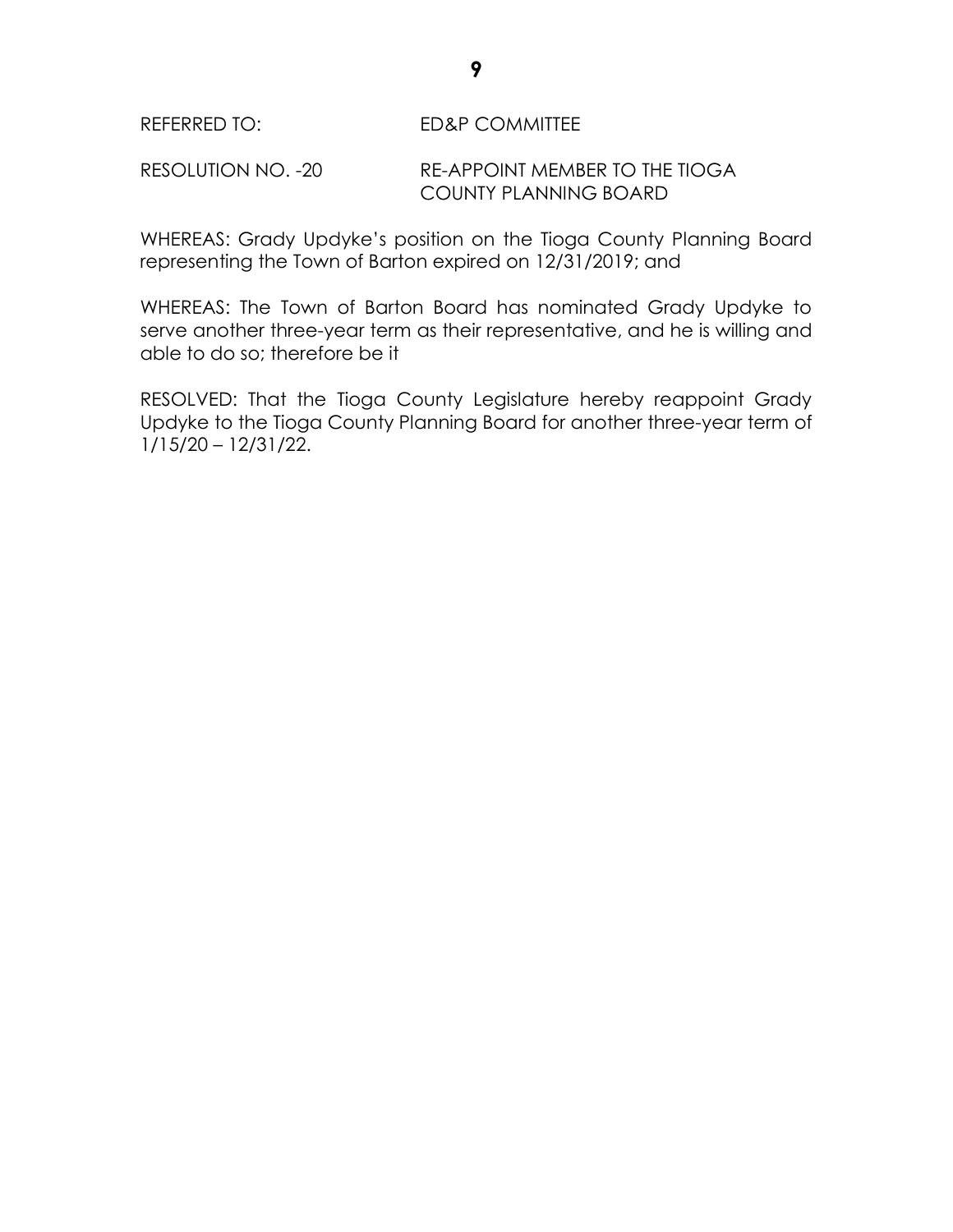#### REFERRED TO: ED&P COMMITTEE

RESOLUTION NO. -20 RE-APPOINT RALPH KELSEY TO THE TIOGA COUNTY PROPERTY DEVELOPMENT CORPORATION BOARD

WHEREAS: Ralph Kelsey, as a member of a County Agency, the Tioga County Industrial Development Agency, was appointed by the Tioga County Legislature as a Board Member to the Tioga County Property Development Corporation (TCPDC) for a three year term of 1/1/17- 12/31/19; and

WHEREAS: Ralph Kelsey has resigned his position with the Tioga County Industrial Agency as of the end of his TCPDC three year term of 1/1/17- 12/31/19; and

WHEREAS: The TCPDC Bylaws allows for consecutive terms and this reappointment is conditioned that a board member can be an At Large Representative within Tioga County as a resident of Tioga County; and

WHEREAS: Ralph Kelsey is willing and able to continue to serve in this At Large Representative position; therefore be it

RESOLVED: That the Tioga County Legislature hereby reappoint Ralph Kelsey, as an At Large Representative Board Member and resident of Tioga County, to the Tioga County Property Development Board Corporation for a three year term of 1/1/20 – 12/31/22.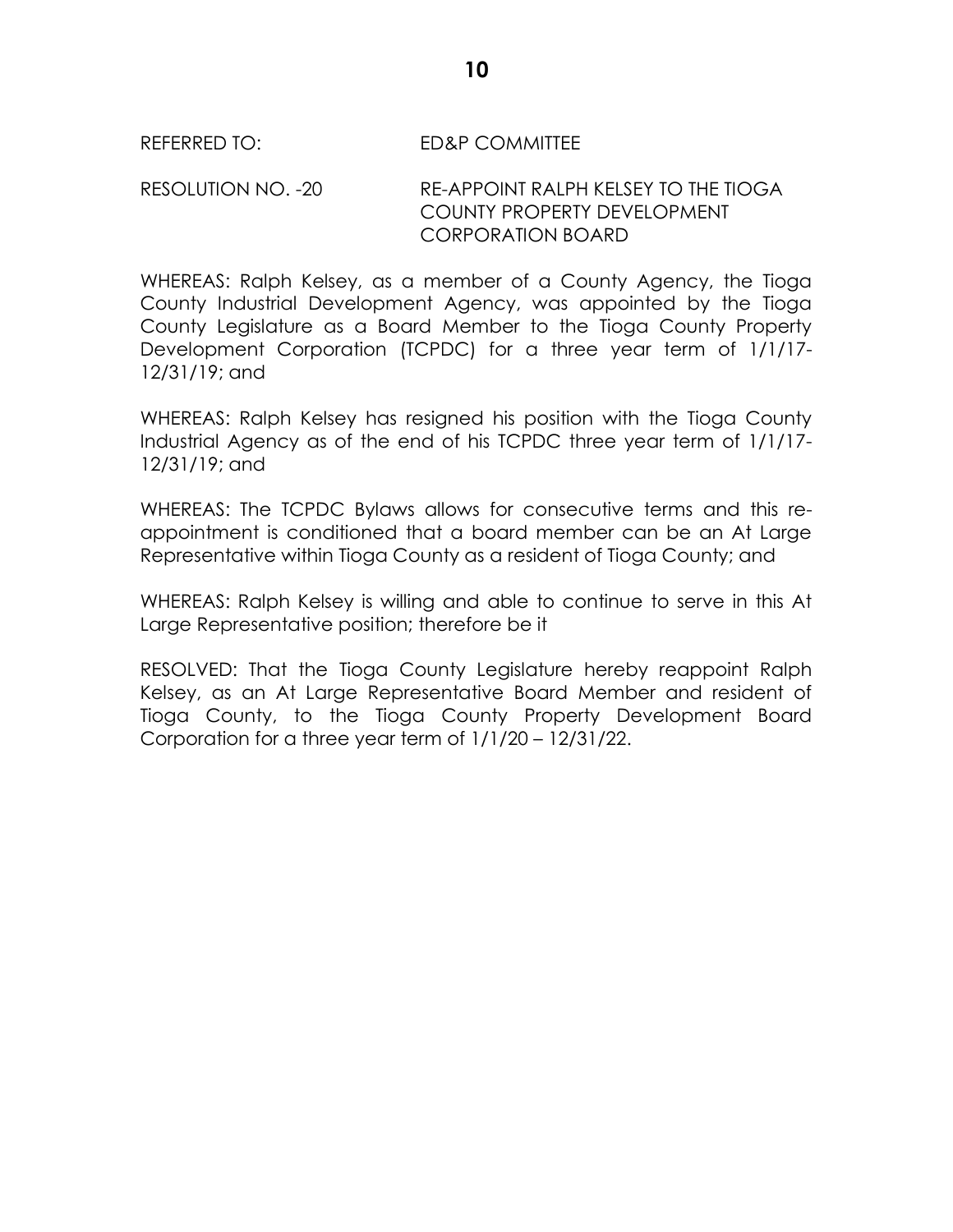### REFERRED TO: ED&P COMMITTEE

RESOLUTION NO. -20 RESOLUTION TO RENEW CONSULTANT CONTRACT FOR HAZARD MITIGATION PLAN COORDINATOR FOR 2020

WHEREAS: Per resolution 193-12 and resolution 218-13, the Tioga County Legislature contracted with the Tioga County Soil & Water Conservation District to perform the Hazard Mitigation Plan Coordinator services based on a mutually agreeable work plan with specific tasks; and

WHEREAS: The Tioga County Planning Department still does not have the existing capacity to perform these FEMA-required services; and

WHEREAS: The Tioga County Planning Department has sufficient funds in the 2020 budget to cover these expenses, in the amount of \$20,000 from Planning Appropriation account A8020 540140; therefore be it

RESOLVED: That the Tioga County Legislature does hereby authorize the renewal of said contract with Tioga County Soil & Water Conservation District, to perform Hazard Mitigation Coordinator services from January 1 - December 31, 2020, not to exceed \$20,000 from Planning Appropriation account A8020 540140, and authorizes the Tioga County Legislative Chair to sign all related contract paperwork, contingent upon review and approval of the County Attorney.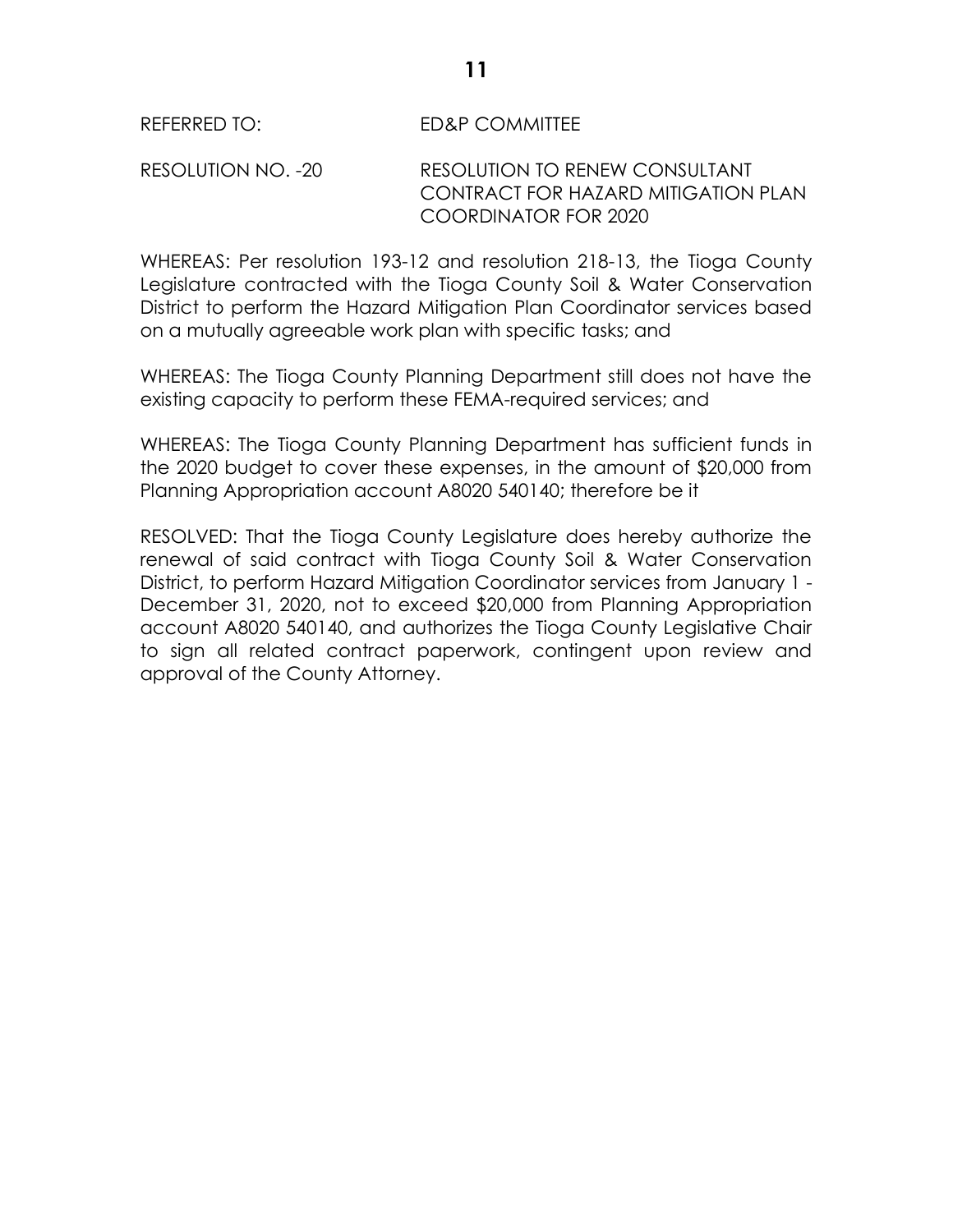RESOLUTION NO. – 20 AUTHORIZATION TO ACCEPT AWARDED 2019 New York HOMES AND COMMUNITY RENEWAL FUNDING FOR \$250,000.00 FROM THE NEW YORK MAIN STREET PROGRAM FOR THE 2019 OWEGO – NORTH AVENUE REVITALIZATION PROGRAM AND REQUEST A 2020 BUDGET MODIFICATION AND BUDGET ADDITION AS NEEDED

WHEREAS: Tioga County Economic Development and Planning (TCEDP) was approved by Resolution #179-19 to apply and administer a 2019 New York Main Street Program (NYMS) grant for the 2019 Owego – North Avenue Revitalization Program for up to \$500,000.00; and

WHEREAS: A 2019 New York Main Street grant for \$250,000.00 has been awarded; and

WHEREAS: The Tioga County Legislature must accept this grant award of \$250,000.00; and

WHEREAS: The modified Grant Award warrants 2020 budget modification increasing the amount to \$231,250.00 in Account #ORG CE8510, OBJ 439900, PROJ CE003; and

WHEREAS: In addition, a budget amendment must be made adding \$18,750.00 for 7.5% administrative fee to be received in the Economic Development Revenue Account A6422 OBJ 437170; therefore be it

RESOLVED: That the Tioga County Legislators accept the awarded 2019 New York Main Street Program total grant for \$250,000.00 to be administered by the Tioga County Economic Development and Planning Office; and be it further

RESOLVED: That the 2020 Budget be Amended and Modified as follows:

2020 Budget Modification: Revenue Account #ORG CE8510 OBJ 4399001 CE003 \$231,250.00 Expense Account #ORG CE8510 OBJ 540487 CE003 \$231,250.00

Name: North Avenue Main Street Grant

2020 Budget Addition: Revenue Account #ORG A6422 OBJ 437170 \$ 18,750.00 Name: State Aid ED Administrative Fee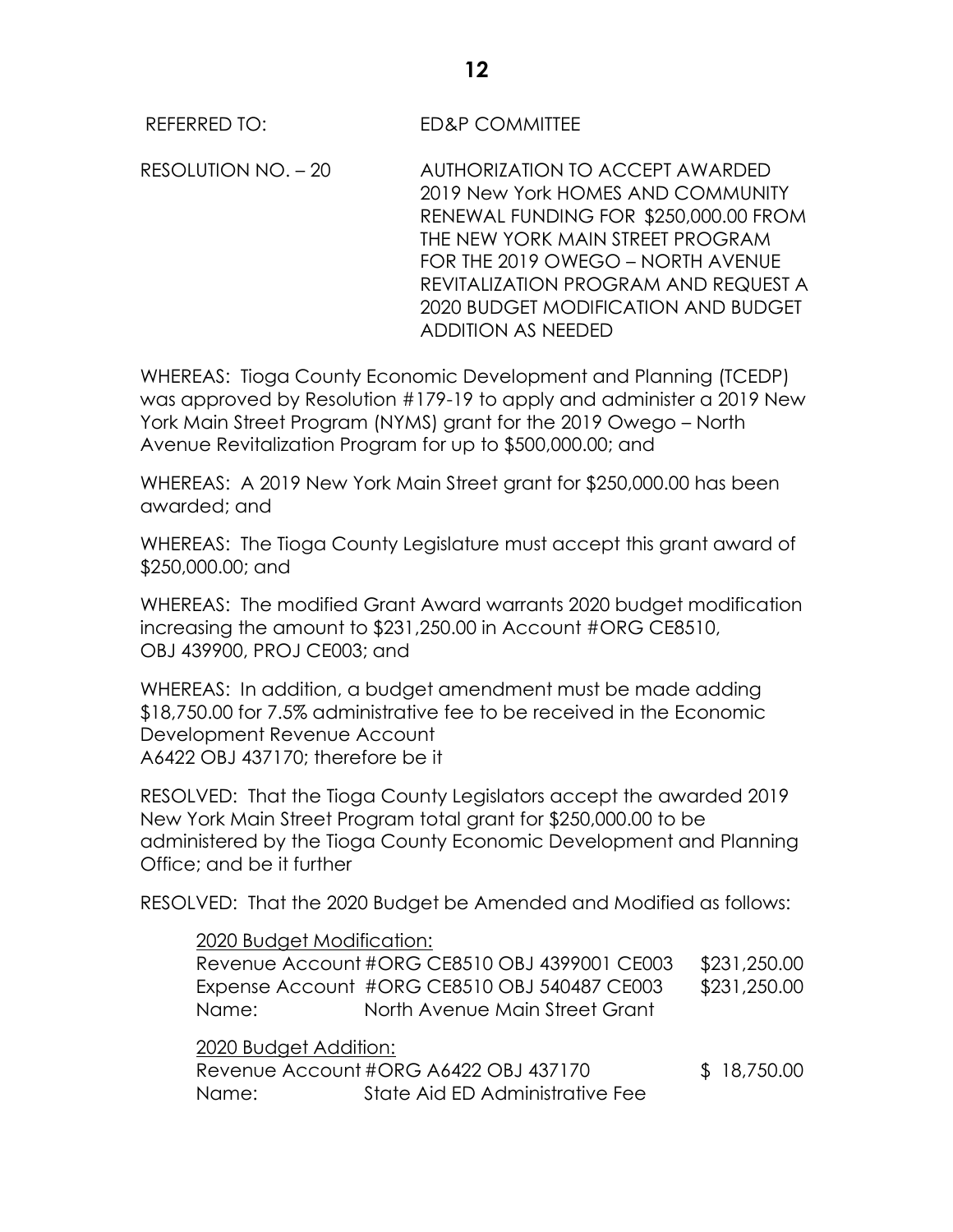RESOLUTION NO. -20 ACCEPT YEAR TWO FUNDING FOR HURRELL-HARRING GRANT AND AMEND 2020 BUDGET

WHEREAS: The Assigned Counsel Administrator's Office has been awarded a Hurrell-Harring Grant (CSTWIDEHH46) in the amount of \$308,405.77; and

WHEREAS: Resolution 294-19 adopted 11/12/19 allows for the distribution of Year Two funds; and

WHEREAS: This funding now needs to be appropriated; therefore be it

RESOLVED: That the ILS HH Grant of \$308,405.77 be appropriated and the 2020 Budget be amended as follows:

Revenue Account: A1174 430260 State Aid Indigent \$308,405.77

| Expense Account: A 1174 510010 Full Time Salary |                       |                                 | \$<br>15,830.84  |
|-------------------------------------------------|-----------------------|---------------------------------|------------------|
|                                                 |                       | A 1174 510020 Part Time Salary  | \$<br>135,000.00 |
|                                                 |                       | A 1174 520090 Info Tech         | \$<br>4,812.50   |
|                                                 |                       | A 1174 520200 Office Equipment  | \$<br>5,200.00   |
|                                                 | A 1174 520070 Chairs  |                                 | \$<br>100.00     |
|                                                 | A 1174 520220 Printer |                                 | \$<br>100.00     |
|                                                 |                       | A 1174 520150 Filing Cabinet    | \$<br>100.00     |
|                                                 |                       | A 1174 540280 Investigations    | \$<br>15,688.35  |
|                                                 |                       | A 1174 540320 Leased Services   | \$<br>200.00     |
|                                                 |                       | A1174 540420 Supplies           | \$<br>1,550.00   |
|                                                 |                       | A 1174 540480 Postage           | \$<br>50.00      |
|                                                 | A 1174 540550 Rent    |                                 | \$<br>2,500.00   |
|                                                 |                       | A 1174 540620 Software Expenses | \$<br>30,000.00  |
|                                                 |                       | A 1174 540660 Phones            | \$<br>200.00     |
|                                                 |                       | A 1174 540733 Training/CLE      | \$<br>4,000.00   |
|                                                 |                       | A 1174 581088 Retirement        | \$<br>7,993.62   |
|                                                 |                       | A1174 583088 Social Security    | \$<br>9,552.29   |
|                                                 |                       | A1174 585588 Disability         | \$<br>151.80     |
|                                                 |                       | A1174 584088 Workers Comp       | \$<br>6,636.70   |
|                                                 |                       | A1174 586088 Health Ins/HRA     | \$<br>68,679.38  |
|                                                 | A1174 588988 EAP      |                                 | \$<br>60.29      |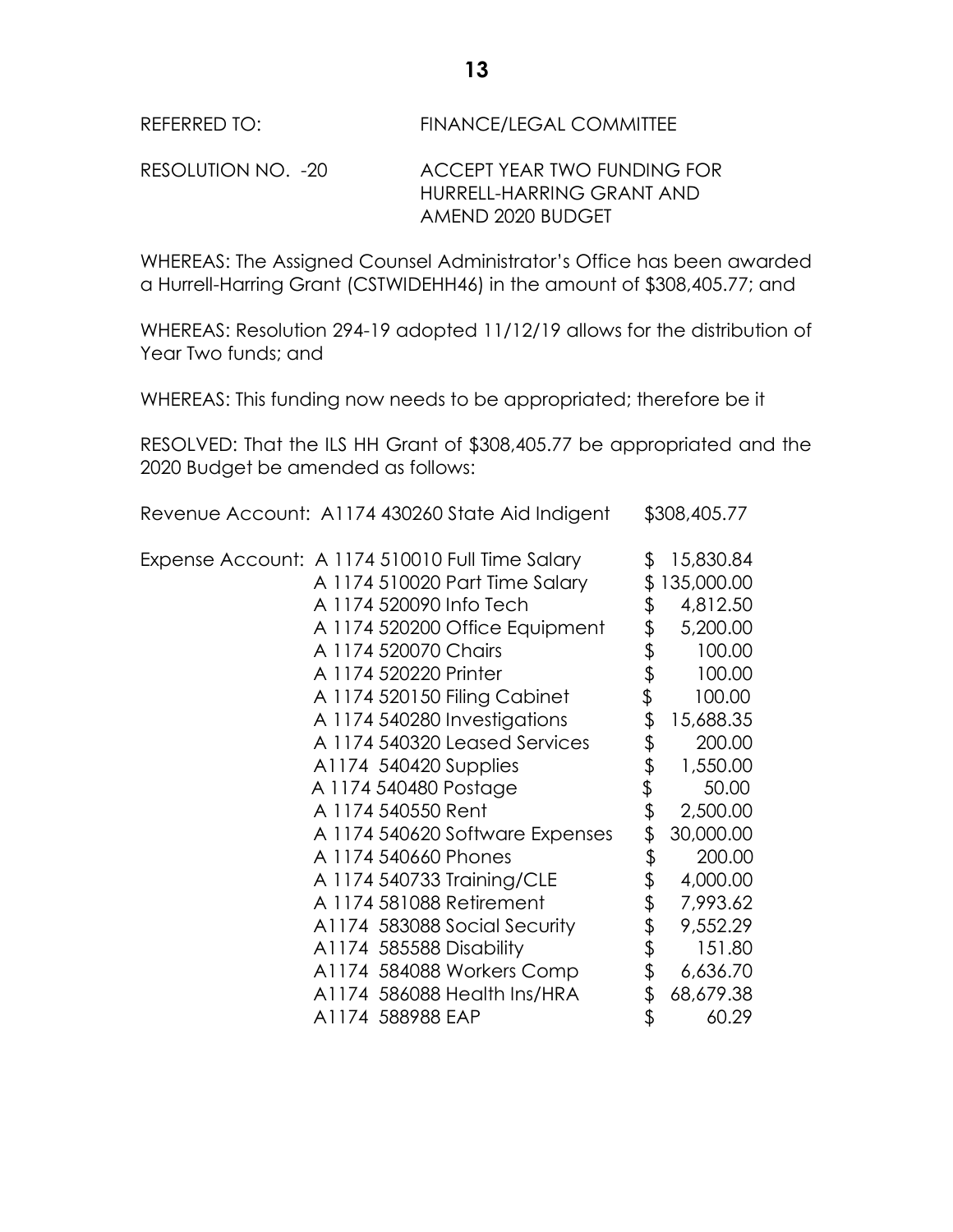#### RESOLUTION NO. -20 ERRONEOUS ASSESSMENT TOWN OF CANDOR

WHEREAS: An application for Corrected Tax Roll for the year 2020 indicates that parcel 61.14-1-17 Account #00000000059 in the Town of - Candor assessed to Mirabito Holdings, Inc. on the 2020 tax roll of the Town of Candor is erroneous in that on December 24, 2019 Hon. Jeffery A. Tait ordered that the assessment for tax year 2019/2020 on the parcel be reduced from \$308,000 to \$254,500; therefore be it

RESOLVED: That a new tax bill for 2020 be issued to Mirabito Holdings, Inc. by the Tioga County Real Property Office as follows:

|                    | Original Bill # |          | Corrected Bill # |
|--------------------|-----------------|----------|------------------|
| County             |                 | 2,757.57 | 2,278.57         |
| Recycle            |                 | 158.37   | 130.86           |
| Town Wide          |                 | 1,551.47 | 1,281.98         |
| <b>Barton Fire</b> |                 | 523.60   | 432.65           |
| <b>Total</b>       |                 | 4,991.01 | 4,124.06         |

And be it further

RESOLVED: That the erroneous county tax of \$ 479.00 be charged to the proper account in the records of the County Treasurer; and be it further

RESOLVED: That the erroneous recycle tax of \$ 27.51 be charged back to the Recycle Fund; and be it further

RESOLVED: That the erroneous town tax of \$269.49 be charged back to the Town of Candor; and be it further

RESOLVED: That the erroneous Fire tax of \$90.95 be charged back to the Candor Fire Department.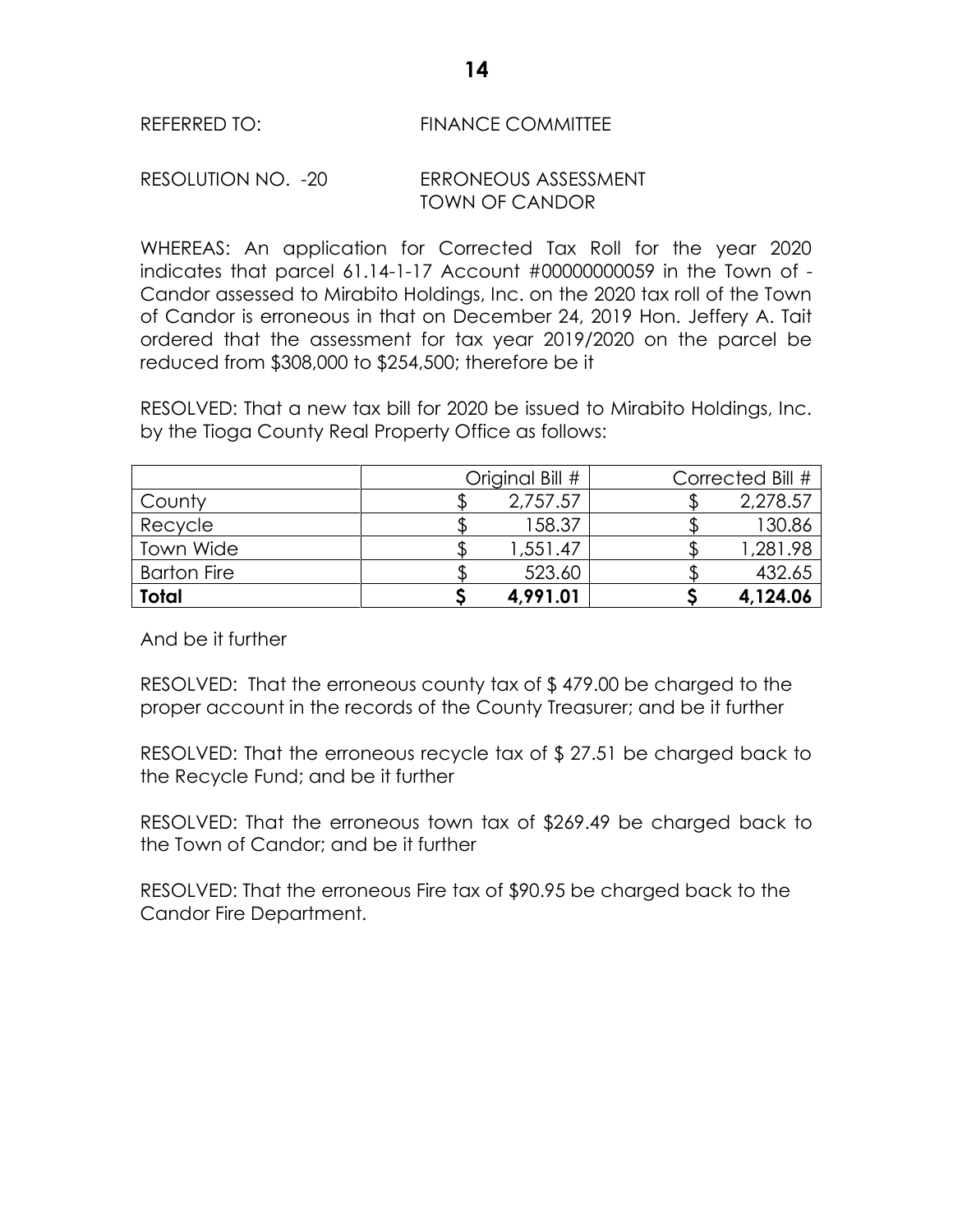#### RESOLUTION NO. -20 ERRONEOUS ASSESSMENT TOWN OF TIOGA

WHEREAS: An application for Corrected Tax Roll for the year 2019 indicates that parcel 114.00-1-9 Account #00000000094 in the Town of - Tioga assessed to James B. & Tammy Clearwater on the 2019 tax roll of the Town of Tioga is erroneous in that a court judgement in 2001 removed 3.2 acres of land and a cabin from Mr. Clearwater's parcel thereby reducing the assessment; therefore be it

RESOLVED: That a new tax bill for 2020 be issued to James B. & Tammy Clearwater by the Tioga County Real Property Office as follows:

|                    | Original Bill # | Corrected Bill # |
|--------------------|-----------------|------------------|
| County             | 759.72          | $603.7^{\circ}$  |
| Recycle            | 43.63           | 34.67            |
| <b>Town Wide</b>   | 298.98          | 237.58           |
| <b>Barton Fire</b> | 97.87           | 77.71            |
| <b>Total</b>       | 1,200.20        | 953.73           |

And be it further

RESOLVED: That the erroneous county tax of \$ 156.01 be charged to the proper account in the records of the County Treasurer; and be it further

RESOLVED: That the erroneous recycle tax of \$ 8.96 be charged back to the Recycle Fund; and be it further

RESOLVED: That the erroneous town tax of \$61.40 be charged back to the Town of Tioga; and be it further

RESOLVED: That the erroneous Tioga Fire tax of \$20.10 be charged back to the Tioga Fire Department.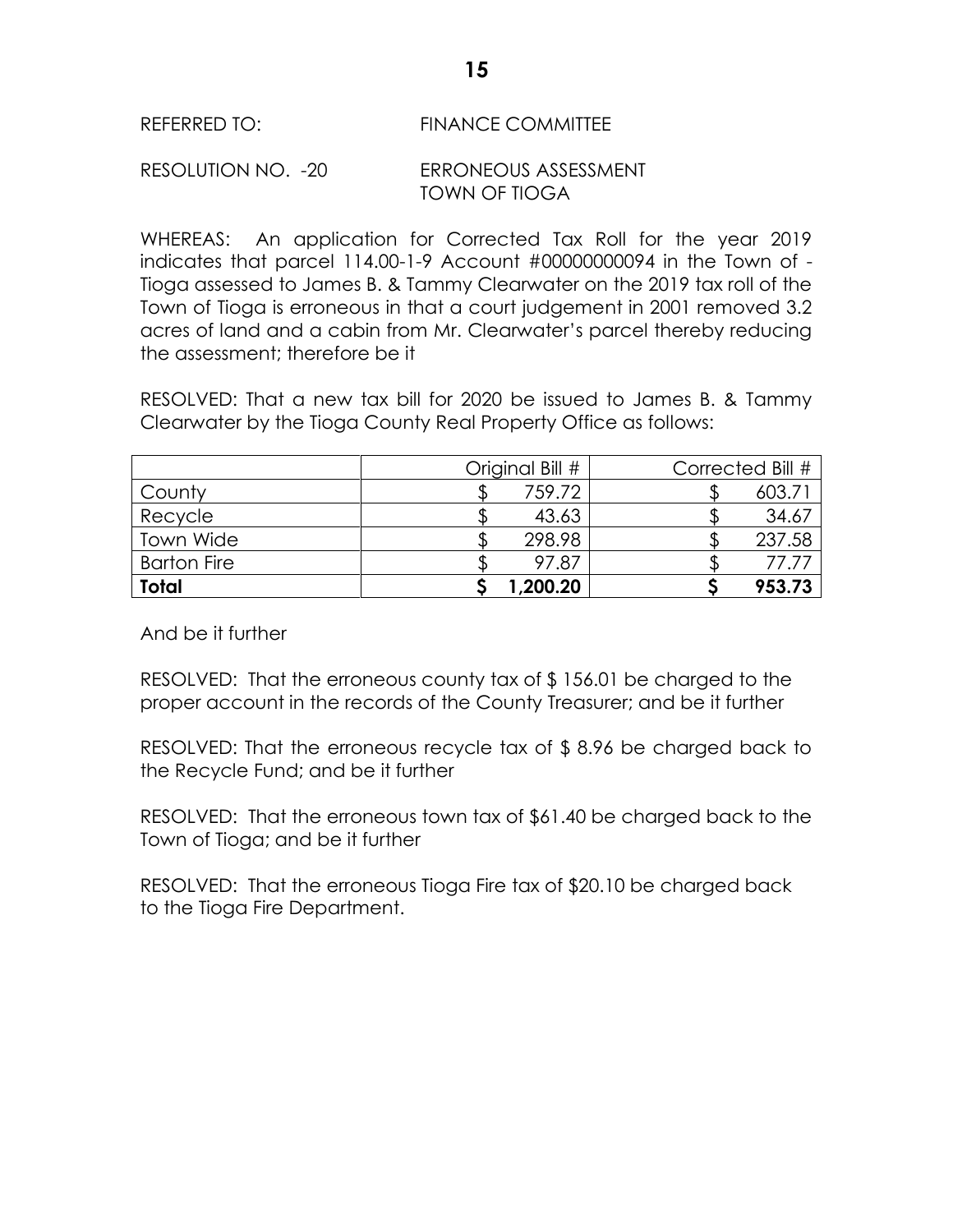#### RESOLUTION NO. -20 ERRONEOUS ASSESSMENT TOWN OF TIOGA

WHEREAS: An application for Corrected Tax Roll for the year 2019 indicates that parcel 114.00-1-9 Account #00000000094 in the Town of - Tioga assessed to James B. & Tammy Clearwater on the 2019 tax roll of the Town of Tioga is erroneous in that a court judgement in 2001 removed 3.2 acres of land and a cabin from Mr. Clearwater's parcel thereby reducing the taxable value; and

WHEREAS: An application for Refund or Credit of Real Property Taxes was filed requesting a refund of property taxes levied by Tioga County and Town of Tioga for the years 2017-2019; therefore be it

RESOLVED: That a refund for the 2019, 2018, and 2017 taxes be issued to James B. & Tammy Clearwater by the Tioga County Treasurer's Office as follows:

| 2019 Town & Co Bill | Original Bill # | Corrected Bill # |
|---------------------|-----------------|------------------|
| County              | 734.72          | 583.84           |
| Recycle             | 43.51           | 34.58            |
| Town Wide           | 294.33          | 233.89           |
| <b>Barton Fire</b>  | 102.98          | 81.83            |
| Total               | 1,175.54        | 934.14           |

| 2018 Town & Co Bill | Original Bill # | Corrected Bill # |
|---------------------|-----------------|------------------|
| County              | 733.05          | 582.52           |
| Recycle             | 39.52           | 31.41            |
| Town Wide           | 288.40          | 229.18           |
| <b>Barton Fire</b>  | 93.92           | 74.63            |
| Total               | 1,154.89        | 917.74           |

| 2017 Town & Co Bill | Original Bill # | Corrected Bill # |
|---------------------|-----------------|------------------|
| County              | 688.45          | 547.07           |
| Recycle             | 31.80           | 25.27            |
| Town Wide           | 281.86          | 223.98           |
| <b>Barton Fire</b>  | 84.54           | 67.18            |
| Total               | 1,086.65        | 863.50           |

And be it further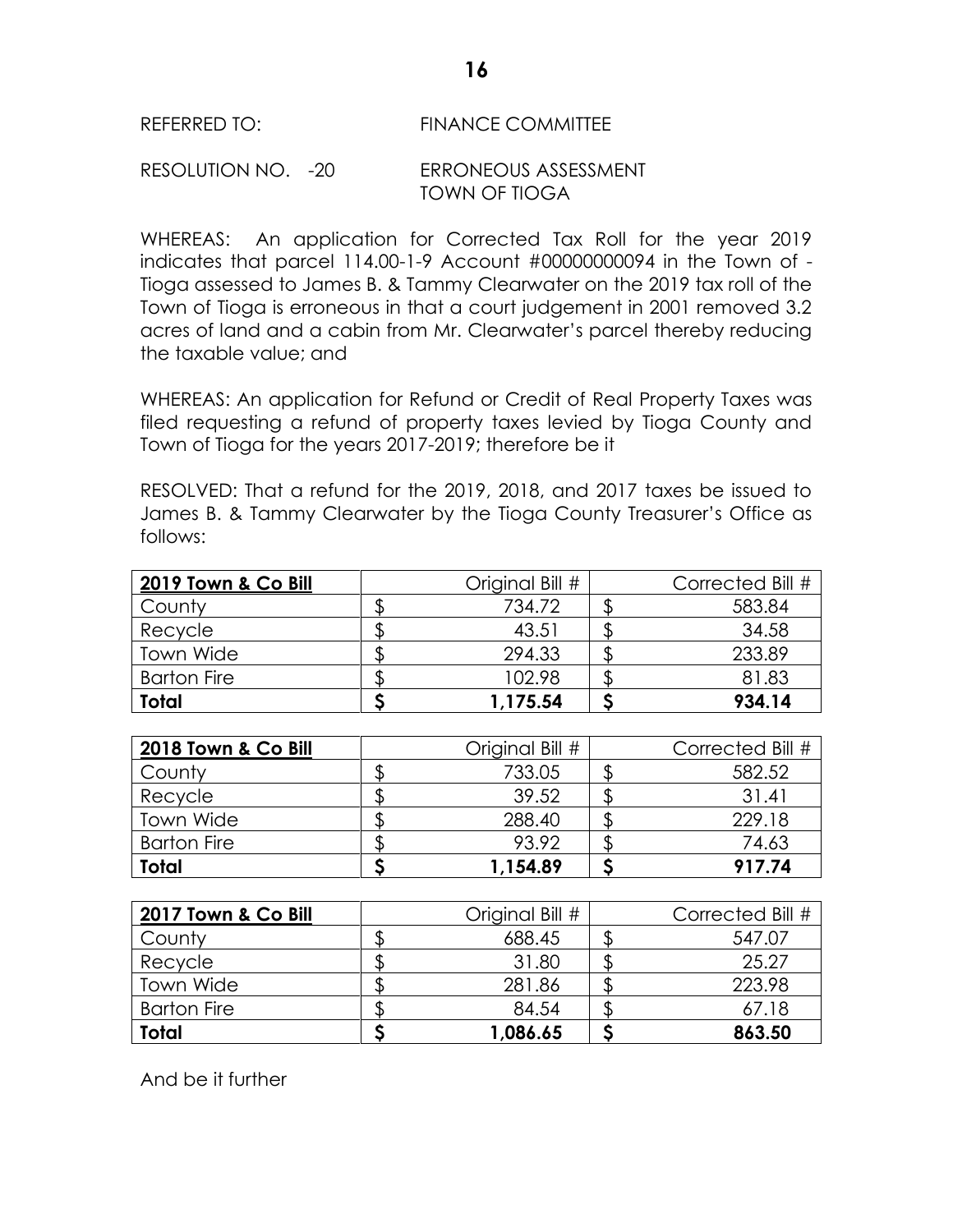RESOLVED: That the erroneous county tax of \$ 442.79 be charged to the proper account in the records of the County Treasurer; and be it further

RESOLVED: That the erroneous recycle tax of \$ 23.57 be charged back to the Recycle Fund; and be it further

RESOLVED: That the erroneous town tax of \$177.54 be charged back to the Town of Tioga; and be it further

RESOLVED: That the erroneous Tioga Fire tax of \$57.80 be charged back to the Tioga Fire Department.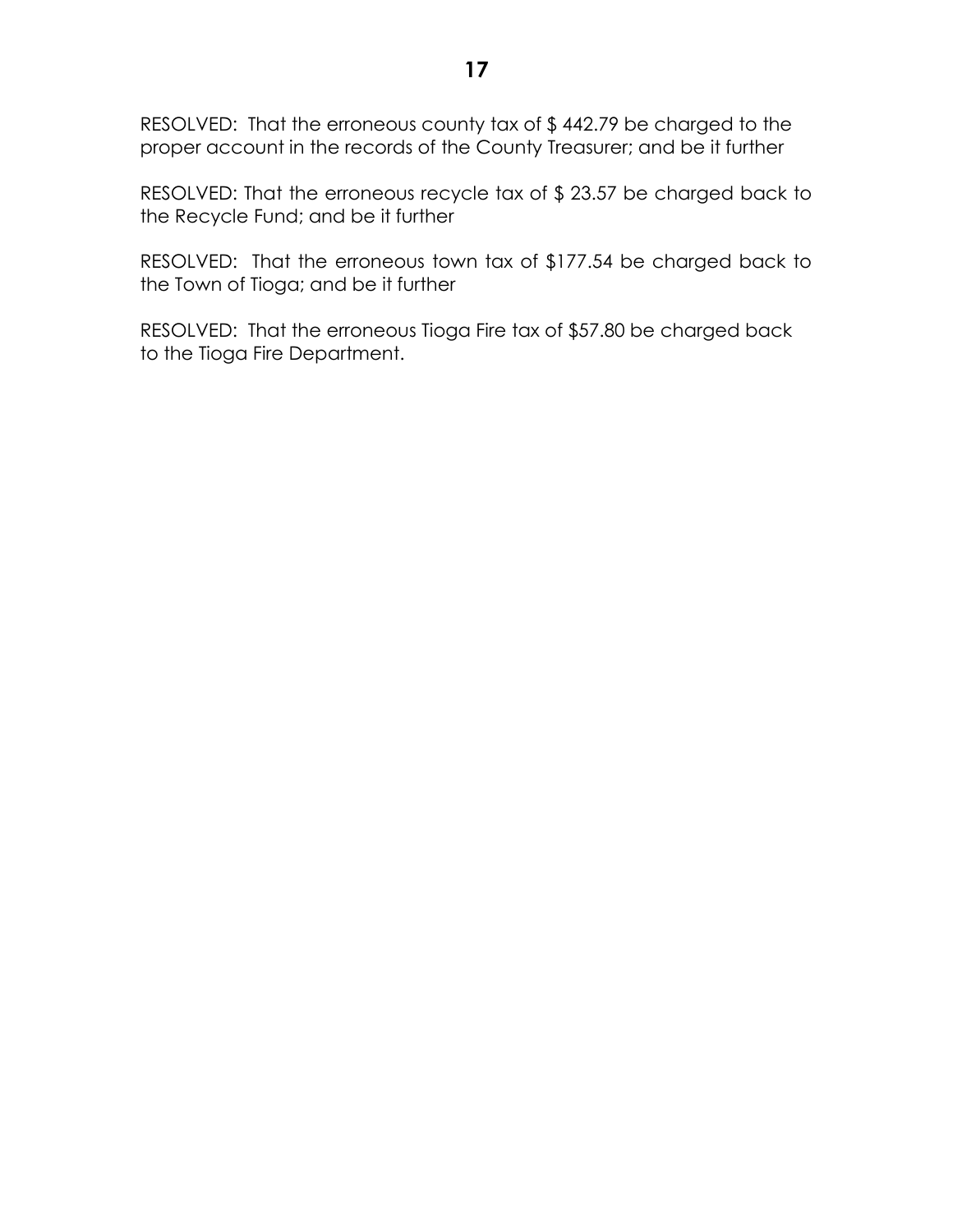RESOLUTION NO. -20 RE-ESTABLISH PRIOR YEAR 2019 CAPITAL PROJECTS AND BRIDGE PREVENTIVE MAINTENANCE PHASE 5 FOR 2020 BUDGET

WHEREAS: Prior year Capital Projects and Capital Equipment Requests need to be re-established for the remaining unspent balance as of yearend 2019 for purchase or completion in 2020; therefore be it

RESOLVED: That the following accounts and amounts be re-established:

|              | <b>Amt to Establish</b>                                                                       |
|--------------|-----------------------------------------------------------------------------------------------|
|              |                                                                                               |
| \$           | 824,057.80                                                                                    |
| \$           | 250,000.00                                                                                    |
|              |                                                                                               |
|              | 678,020.17                                                                                    |
|              | 644,119.16                                                                                    |
|              | 1,890,250.12                                                                                  |
| $\mathbf{r}$ | 1,856,110.00                                                                                  |
|              |                                                                                               |
|              | 18,000.00                                                                                     |
|              | 21,487.00                                                                                     |
|              |                                                                                               |
|              | 40,000.00                                                                                     |
|              | 20,000.00                                                                                     |
|              | 10,000.00                                                                                     |
|              | 11,500.00                                                                                     |
|              | 69,933.14                                                                                     |
|              | 69,933.14                                                                                     |
|              |                                                                                               |
|              |                                                                                               |
| \$           | 252,600.00                                                                                    |
|              | 202,080.00                                                                                    |
|              | 37,890.00                                                                                     |
|              | Non Bond Bridge Projects Reso177-18;178-18 BIN 3335360<br>\$<br>\$<br>\$<br>もあままま<br>\$<br>\$ |

And be it further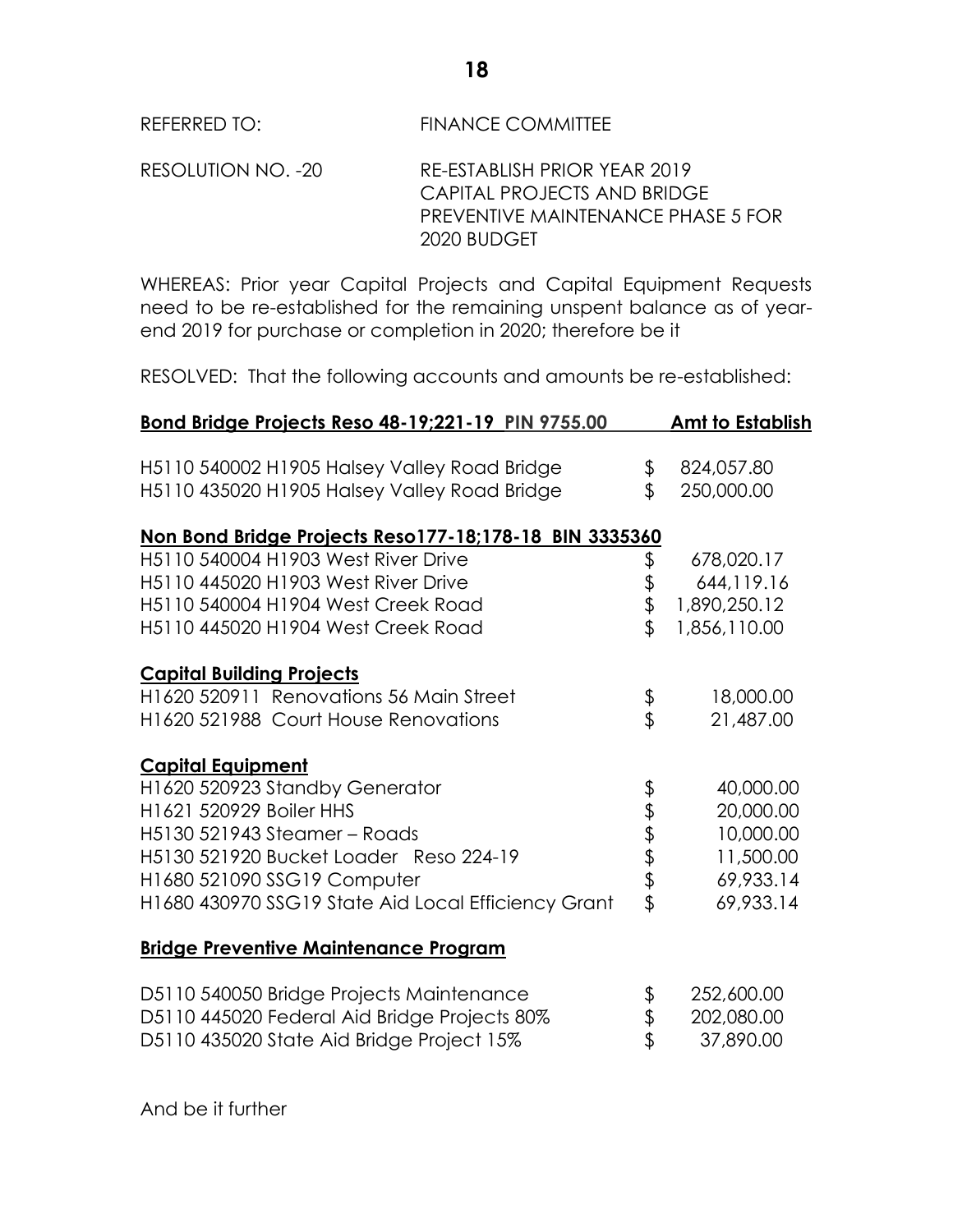RESOLVED: That any applicable corresponding revenue sources or reserve account funds per prior Resolution shall also be re-established in the 2020 modified budget.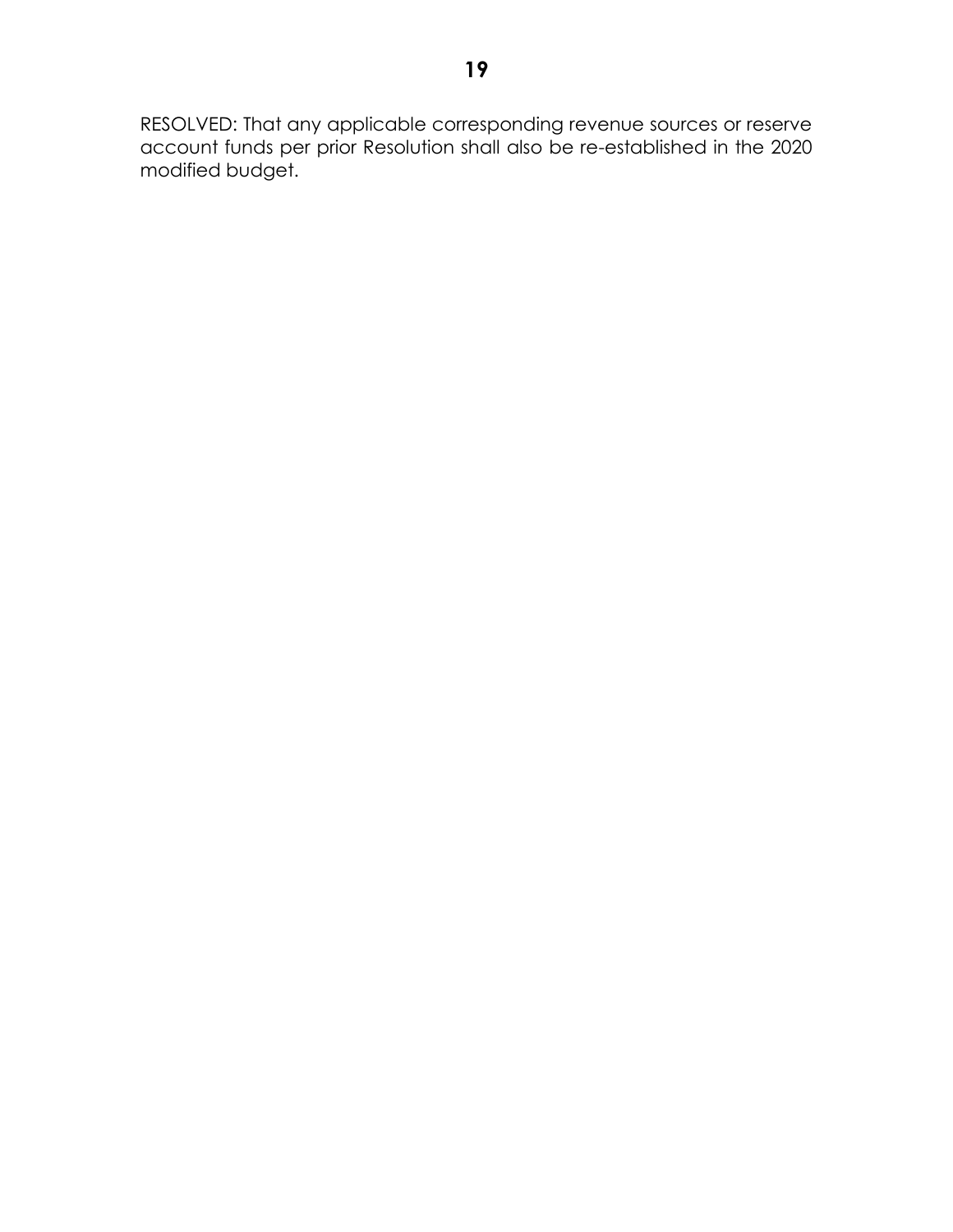RESOLUTION NO. -20 RE-ESTABLISH PRIOR YEAR 2019 GRANTS FOR HHS FOR 2020 BUDGET

WHEREAS: Prior Year Grant Funds need to be re-established for the remaining unspent balance as of year-end 2019 for purchase or completion in 2020; therefore be it

RESOLVED: That the following HHS accounts and amounts be reestablished and the 2020 budget be amended:

| <b>MENTAL HEALTH - Reso 230-18 DFC Grant</b>                            |          | <b>Amount to Re-Establish</b> |
|-------------------------------------------------------------------------|----------|-------------------------------|
| A4213 540590 Services Rendered                                          | \$       | 16,119.90                     |
| A4213 444863 Federal Aid-DFC Grant                                      | \$       | 16,119.90                     |
| <b>MENTAL HEALTH - Reso 343-19 Tele Health</b>                          |          |                               |
| A4312 540590 Services Rendered                                          | \$       | 177,486.14                    |
| A4312 434900 State Aid Tele Health                                      | \$       | 177,486.14                    |
| PUBLIC HEALTH - Reso 301-19; 178-19 Cancer Prevention / Car Seats       |          |                               |
| A4053 540640 Health Education-Supplies                                  | \$       | 25,223.72                     |
| A4053 422800 Community Grants                                           | \$       | 27,425.00                     |
| <b>PUBLIC HEALTH - Reso 153-19 Healthy Neighborhoods</b>                |          |                               |
| A4090 540595 Services Rendered                                          | \$<br>\$ | 14,493.86                     |
| A4090 434640 State Aid Environmental Health                             |          | 14,493.86                     |
| <b>PUBLIC HEALTH - Reso 154-19 Excellus Blue Cross Community Health</b> |          |                               |
| A4064 540640 Supplies (not office)                                      | \$       | 16,500.00                     |
| A4064 422800 Dental<br>Grants                                           | \$       | 16,500.00                     |
| <b>TRANSPORTATION - Reso 159-18 Federal 5311 Funds</b>                  |          |                               |
| A5630 540140 Transportation-Contracting Services                        |          | 234,570.50                    |
| A5630 440900 Federal Aid - Transportation                               | \$<br>\$ | 275,173.91                    |
| A5630 430900 State Aid-Transportation                                   |          | 34,396.59                     |
| DSS ADMIN - Reso 290-18; 124-19 SNAP Bonus Award                        |          |                               |
| A6010 520090 Computer                                                   |          | 5,264.00                      |
| A6010 540487 Program Expense                                            | さわま      | 4,463.33                      |
| A6010 436100 State Aid-Social Service Admin                             |          | 4,863.67                      |
| A6010 446110 Federal Aid-Social Service SNAP                            |          | 4,863.66                      |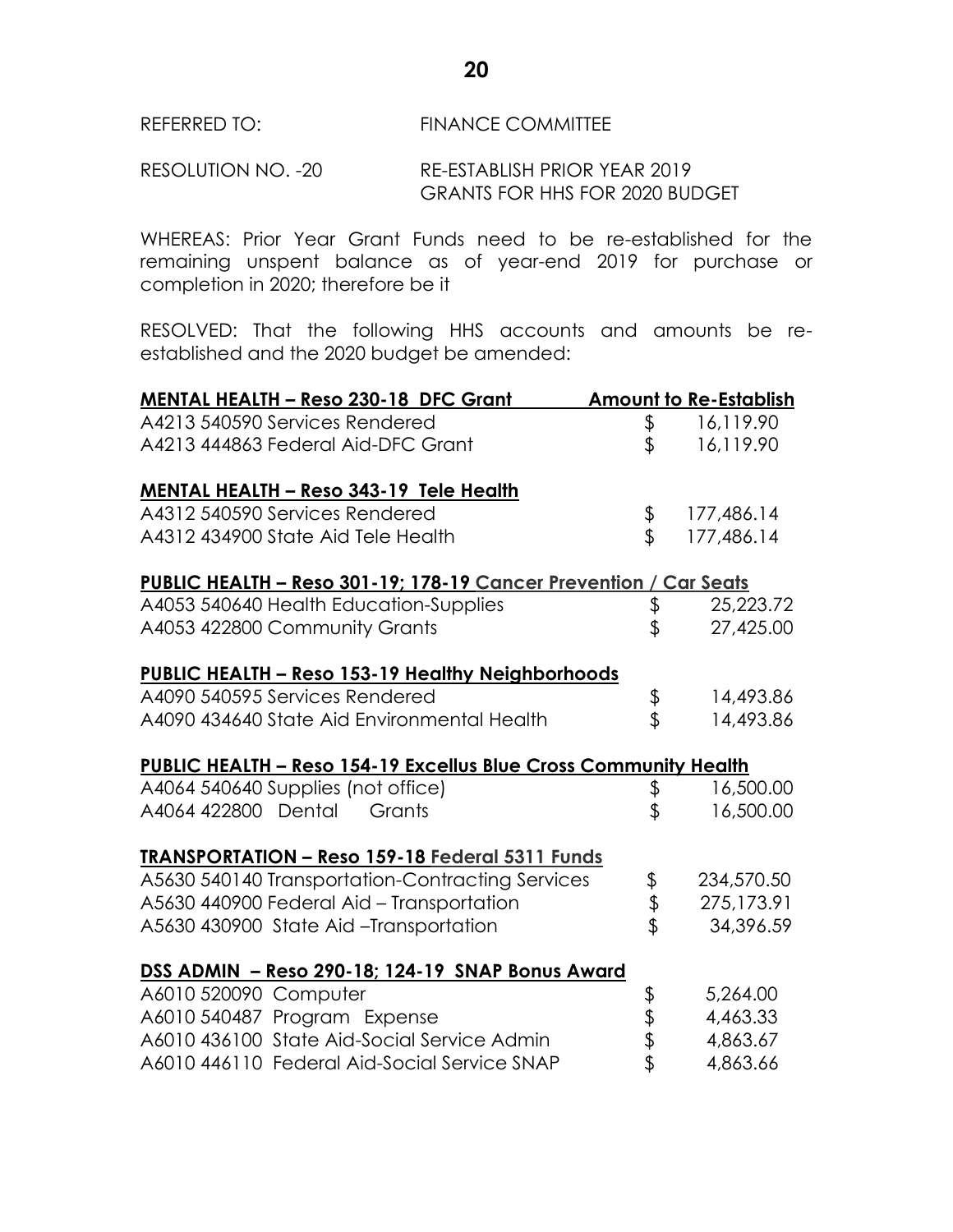### **DSS ADMIN – Reso 220-19-Family First Transition**

| A6010 540487 Program Expense                | 29,810.24   |
|---------------------------------------------|-------------|
| A6010 436100 State Aid-Social Service Admin | \$29,810.24 |

And be it further

RESOLVED: That any applicable corresponding revenue sources or reserve account funds per prior Resolution shall also be re-established in the 2020 modified budget.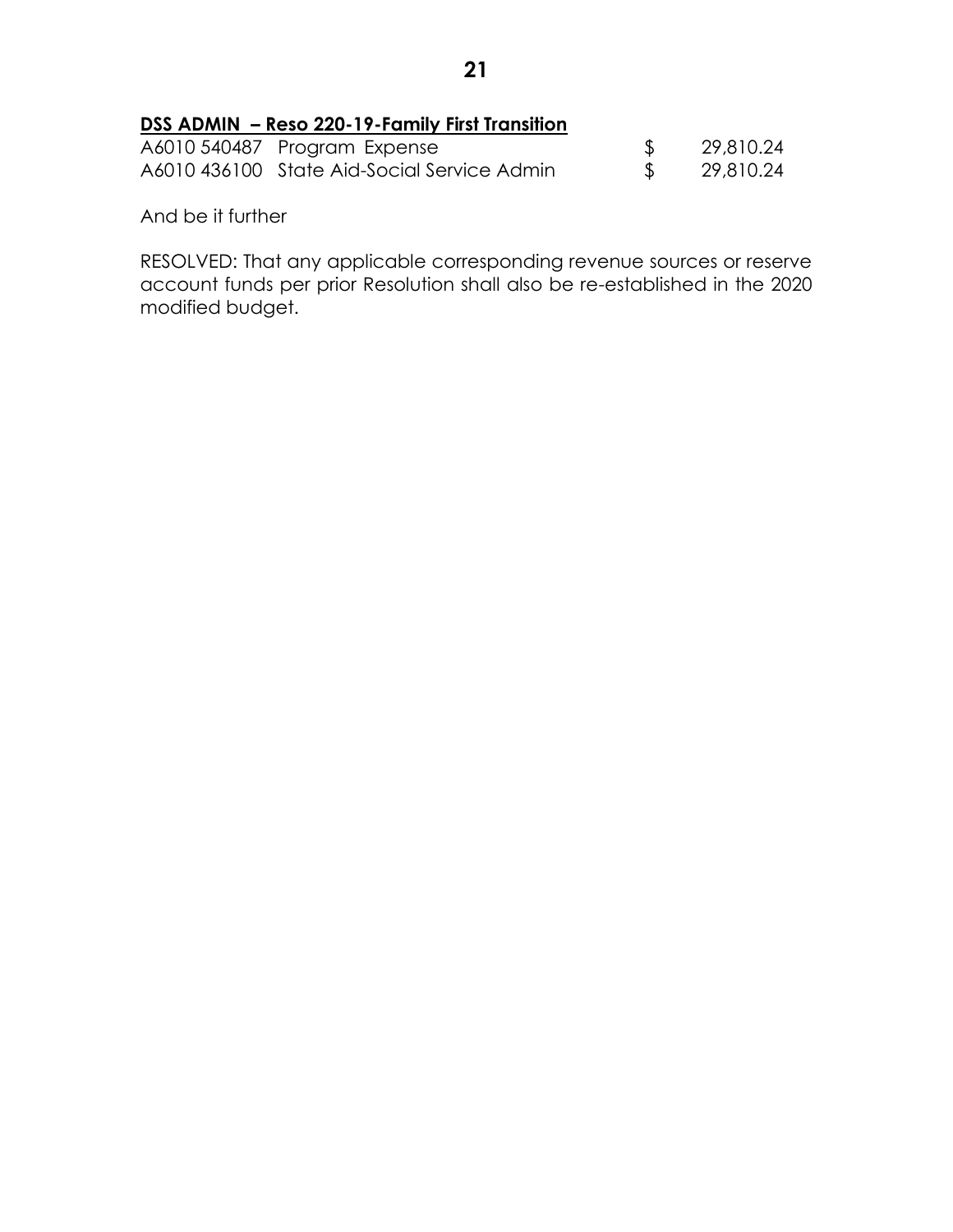RESOLUTION NO. -20 RE-ESTABLISH PRIOR YEAR 2019 GRANTS FOR 2020 BUDGET

WHEREAS: Prior Year Grant Funds need to be re-established for the remaining unspent balance as of year-end 2019 for purchase or completion in 2020; therefore be it

RESOLVED: That the following accounts and amounts are re-established and the 2020 budget is amended:

| ILS - Reso 88-19 : 25-19 /Indigent Legal Services  |          | <b>Amount to Re-Establish</b> |  |
|----------------------------------------------------|----------|-------------------------------|--|
| A1173 540040 Books                                 |          | 5,026.50                      |  |
| A1173 540280 Investigations                        | ももまままま   | 7,899.00                      |  |
| A1173 540320 Leased Services                       |          | 3.69                          |  |
| A1173 540620 Software                              |          | 7,888.68                      |  |
| A1173 540700 Transcripts                           |          | 1,500.00                      |  |
| A1173 540733 Training                              |          | 1,975.46                      |  |
| A1173 430260 State Aid Indigent Legal Service      |          | 24,293.33                     |  |
| ILS - Reso 87-19 : 25-19 / Hurrell & Harring       |          |                               |  |
| A1174 540280 Investigations                        |          | 905.86                        |  |
| A1174 540550 Rent                                  |          | 1,250.00                      |  |
| A1174 540620 Software                              | もままま     | 10,000.00                     |  |
| A1174 540733 Training                              |          | 2,821.61                      |  |
| A1174 430260 State Aid Indigent Legal Service      |          | 14,977.47                     |  |
| Sherriff - PTS Reso 276-19                         |          |                               |  |
| A3110 433900 State Aid PTS Police Traffic Services | \$       | 16,650.00                     |  |
| A3110 510030 Overtime PTS Police Traffic Services  |          | 16,650.00                     |  |
| Fire - IO18F Reso 44-19 Interoperable Grant        |          |                               |  |
| A3415 520230 IO18F Radio Equipment                 |          | 400,221.00                    |  |
| A3415 540140 IO18F Radio Equipment                 | \$<br>\$ | 50,000.00                     |  |
| A3415 433063 IO18F State Aid-Interoperable Grant   |          | 450,221.00                    |  |
| <b>EMO - SHS18 Reso 226-18</b>                     |          |                               |  |
| A3360 540140 SHS18 Contracted Services             |          | 1,672.46                      |  |
| A3360 433567 SHS18 State Aid SHSP 18               |          | 1,672.46                      |  |
| H3360 520060 SHS18 Car/Truck                       |          | 2,148.81                      |  |
| H3360 433567 SHS18 State Aid SHSP 18               |          | 2,148.81                      |  |
| A3361 520215 SHS18 Personal Protective Gear        | もまままま    | 406.00                        |  |
| A3361 433567 SHS18 State Aid SHSP 18               |          | 406.00                        |  |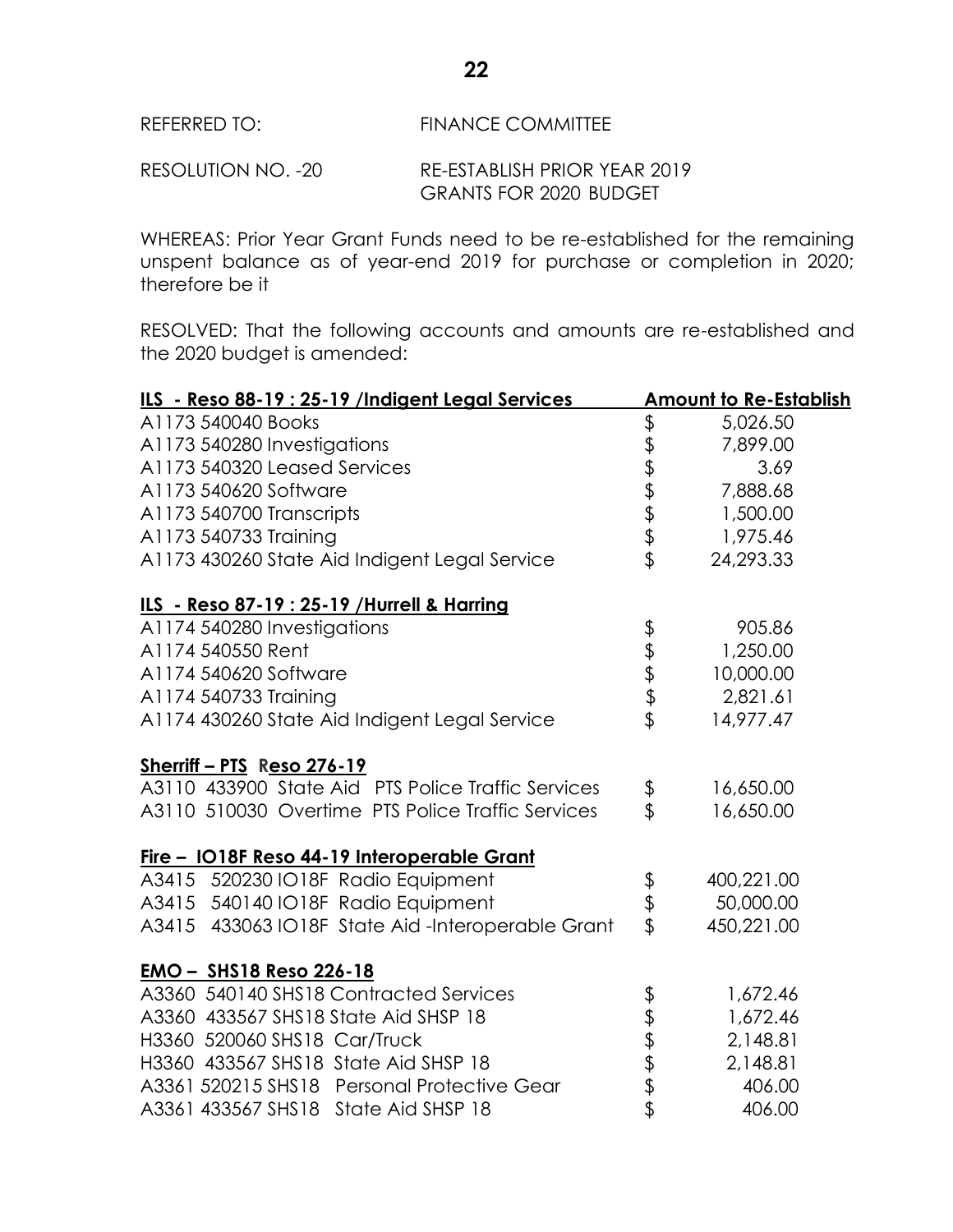| <b>EMO - SHS19 Reso 279-19</b>                        |         | <b>Amount to Re-Establish</b> |
|-------------------------------------------------------|---------|-------------------------------|
| A3360 520130 SHS19 Equipment (Not Car)                | \$      | 22,654.73                     |
| A3360 540140 SHS19 Contracting Services               |         | 26,500.00                     |
| A3360 433567 SHS19 State Aid SHS19                    |         | 49,154.73                     |
| A3361 520130 SHS19 Equipment (Not Car)                | \$      | 17,495.00                     |
| A3361 433567 SHS19 State Aid SHS19                    | \$      | 17,495.00                     |
| <b>EMO - HME19 Reso 277-19 Hazardous Material</b>     |         |                               |
| A3360 540140 HME19 Contracted Services                | \$      | 6,465.00                      |
| A3360 433567 HME19 State Aid                          | \$      | 5,172.00                      |
| Information Technology – Reso 193-19                  |         |                               |
| A1680 540640-SSG19 Supplies Local Efficiency Grant    | \$      | 2,476.00                      |
| A1680 540140-SSG19<br>Supplies Local Efficiency Grant | $\sqrt$ | 58,361.00                     |
| Supplies Local Efficiency Grant<br>A1680 430891-SSG19 | \$      | 60,837.00                     |

And be it further

RESOLVED: That any applicable corresponding revenue sources or reserve account funds per prior Resolution shall also be re-established in the 2020 modified budget.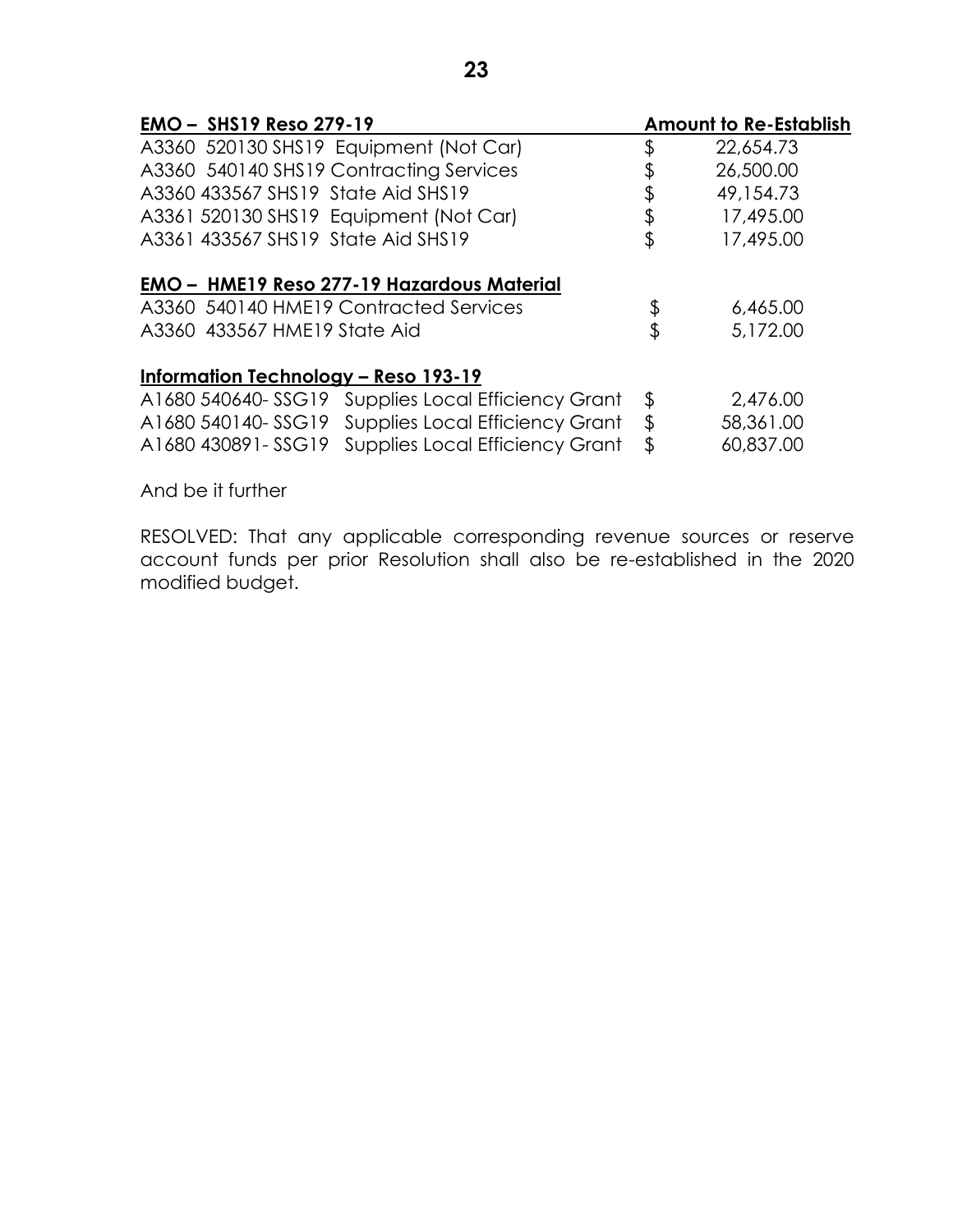| REFERRED TO: | <b>INFORMATION TECHNOLOGY</b> |
|--------------|-------------------------------|
|              | LEGISLATIVE WORKSESSION       |

RESOLUTION NO. -20 AMEND RESOLUTION 36-17 "AUTHORIZE MUI TI-YFAR PRFPAYMENT OF MAINTENANCE AGREEMENTS TO ACHIEVE SAVINGS"

WHEREAS: The County Information Technology and Communication Services Department regularly pays multiple service and maintenance contracts annually; and

WHEREAS: The ITCS Department has identified cost savings and discounts that are available if the County agrees to pre-pay these support agreements in advance; and

WHEREAS: The ITCS Department has identified a new category of support payment eligible; and

WHEREAS: The prior Resolution 36-17 "Authorize Multi-Year Prepayment of Maintenance Agreements to Achieve Savings" needs to be amended to add the following to the bulleted list of items eligible:

- Security Awareness Training

therefore be it

RESOLVED: That the Tioga County Legislature amends Resolution 36-17 as specified above.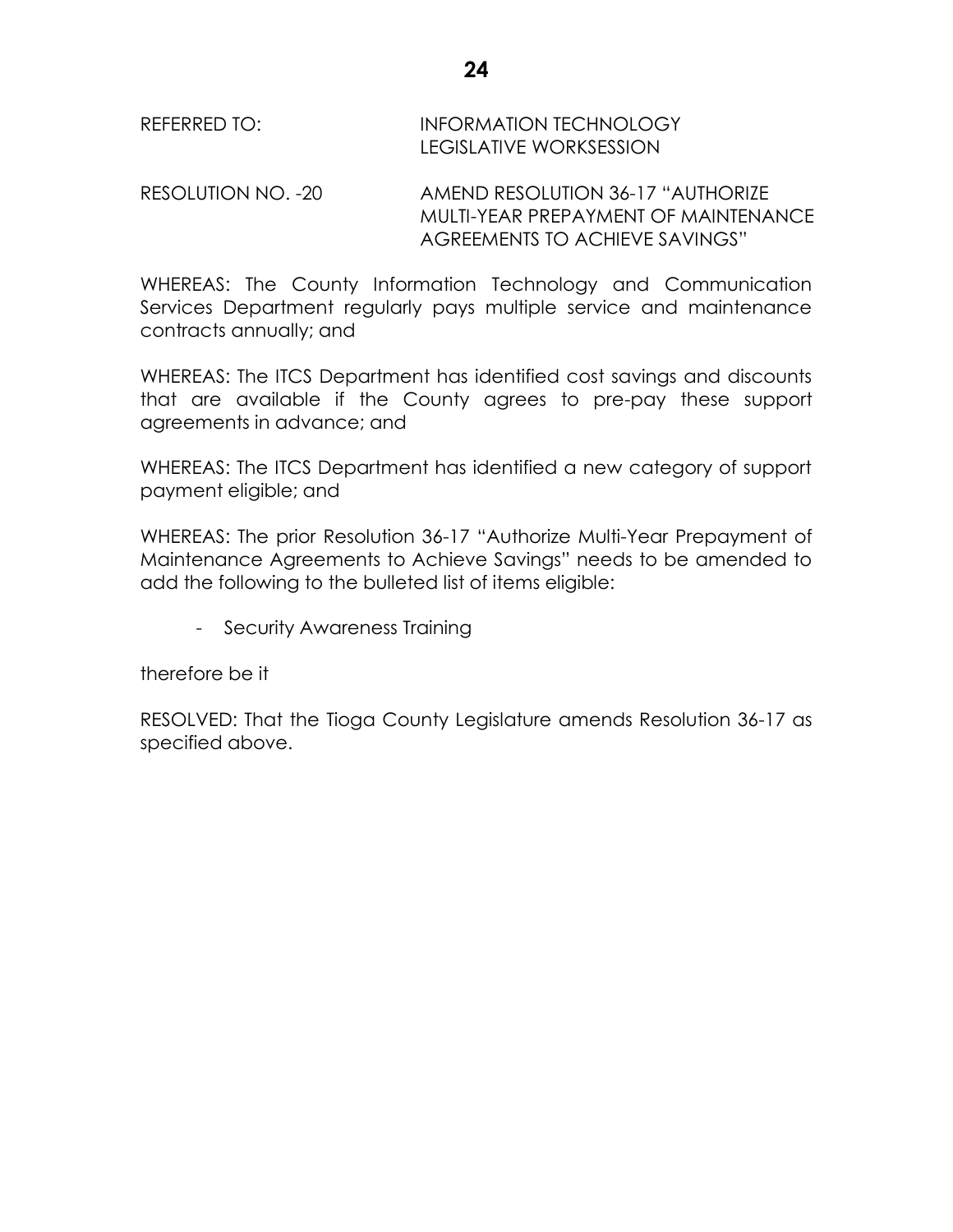RESOLUTION NO. - 20 APPOINTMENT OF ADMINISTRATIVE CORONER

WHEREAS: The Tioga County Coroners have selected an Administrative Coroner for 2020; and

WHEREAS: Such Administrative Coroner will perform the supervisory duties of managing their budget, paying the bills, and various office functions of the Coroner's office; and

WHEREAS: The Administrative Coroner will have no supervisory authority over the other Coroners; therefore be it

WHEREAS: That W. Stewart Bennett, Tioga County Coroner, has been selected by the four duly elected County Coroners to be designated as the Administrative Coroner for 2020 and be given a stipend of \$5,000 as set forth in the County budget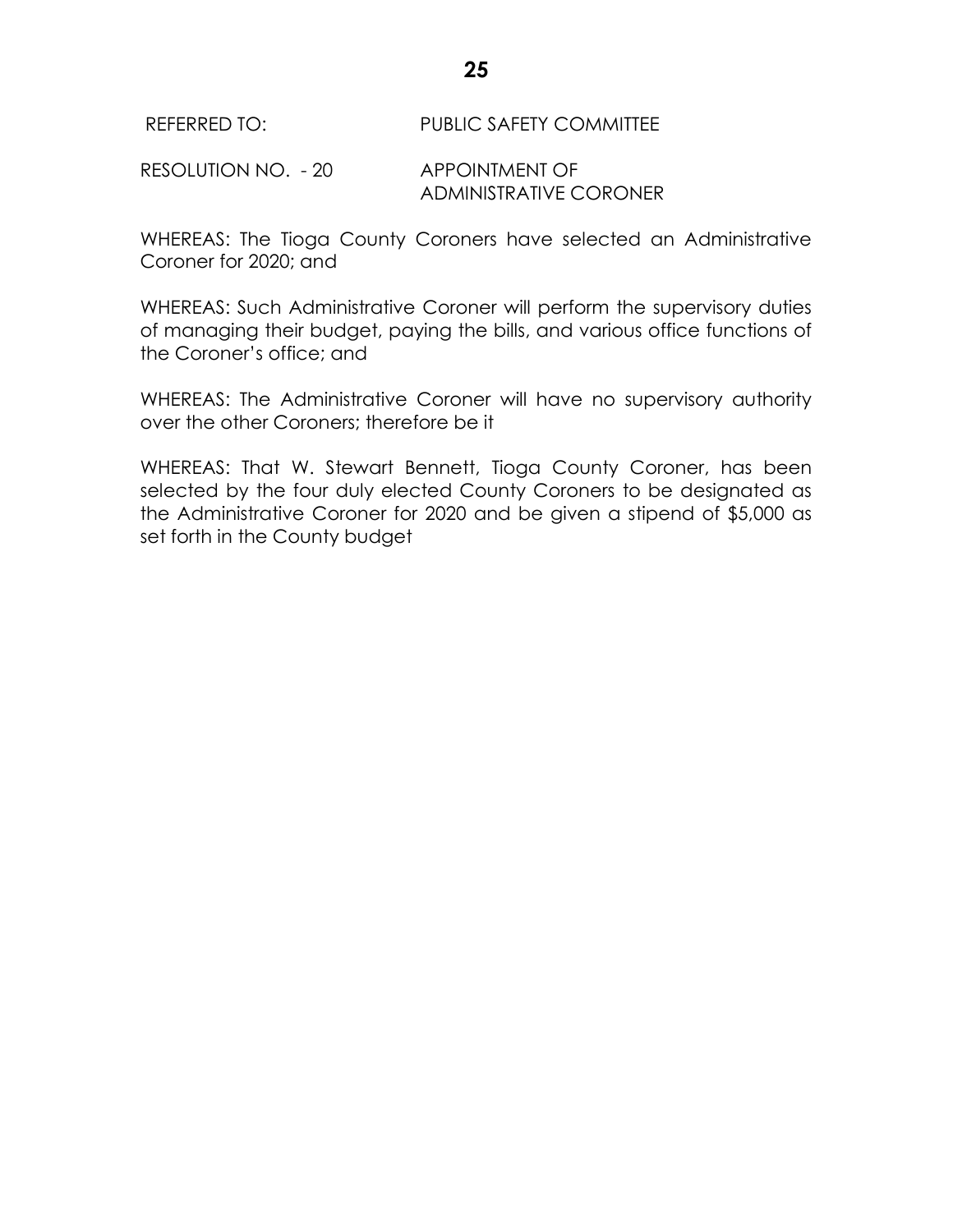RESOLUTION NO. -20 AUTHORIZE APPOINTMENT OF CIVIL SERVICE ASSISTANT (PERSONNEL DEPARTMENT)

WHEREAS: Legislative approval is required for any appointment to a nonunion position within Tioga County; and

WHEREAS: Due to promotion, the position of Civil Service Assistant became vacant as of January 4, 2020, within the Personnel Department; and

WHEREAS: The Personnel Officer has conducted a recruitment search and has identified a desirable candidate; therefore be it

RESOLVED: That Kelly Quick is provisionally appointed to the title of Civil Service Assistant, pending successful completion of civil service examination requirements, at an annual, non-union salary of \$31,000.00 effective January 21, 2020.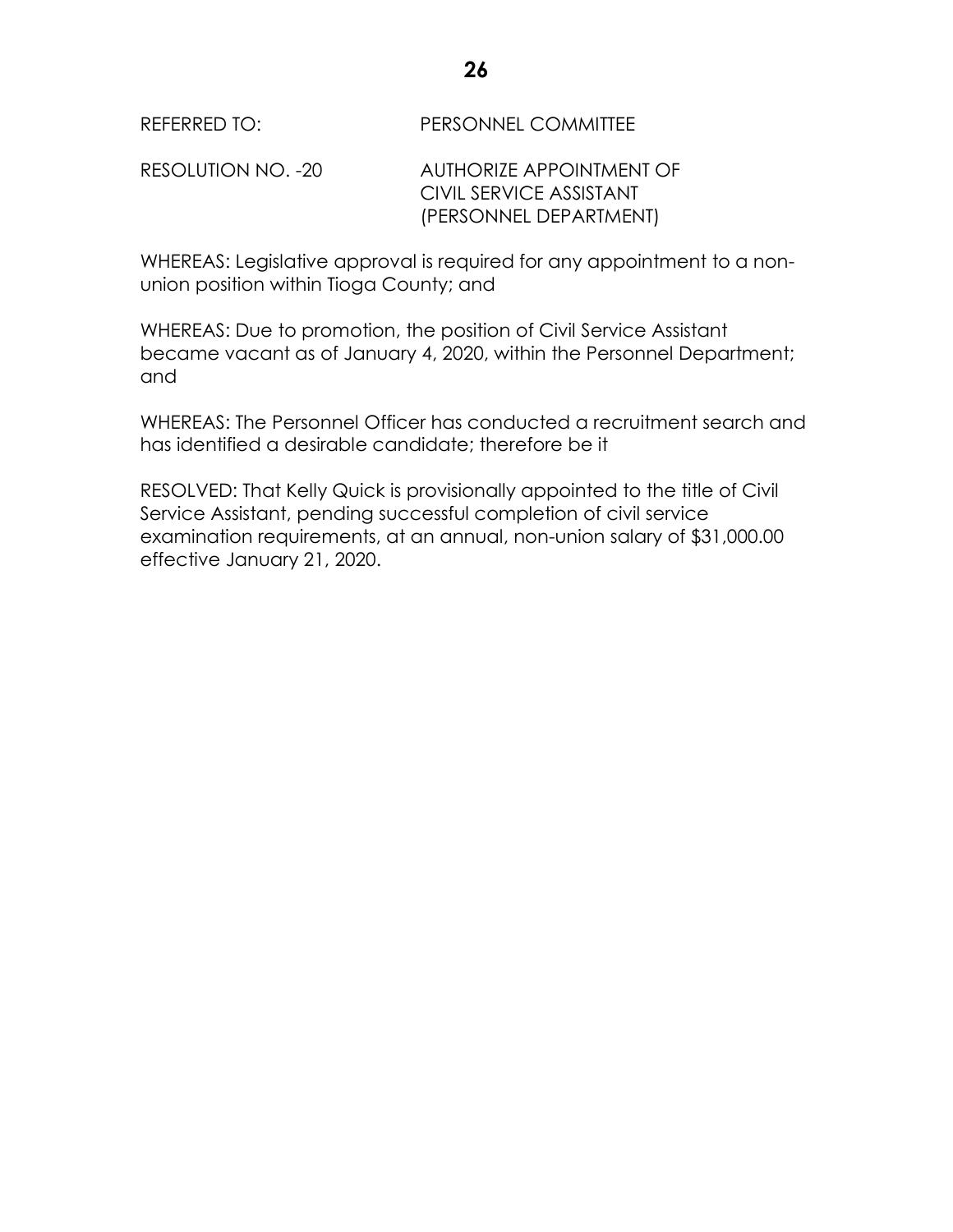| REFERRED TO:       | LEGAL/FINANCE COMMITTEE<br>PERSONNEL COMMITTEE          |
|--------------------|---------------------------------------------------------|
| RESOLUTION NO. -20 | AUTHORIZE SALARY INCREASE<br>(PUBLIC DEFENDER'S OFFICE) |

WHEREAS: The Public Defender's Office created two additional part-time Assistant Public Defender positions effective November 25, 2019; and

WHEREAS: The Public Defender successfully recruited a candidate for one of the positions but the other still remains vacant; and

WHEREAS: The Office of Court Administration has just indicated Tioga County's CAP Court must commence on January 13, 2020, thereby making it necessary for coverage from the Public Defender's Office; and

WHEREAS: The Public Defender plans to provide said coverage by assigning one of the full-time Assistant Public Defenders; therefore be it

RESOLVED: That effective January 13, 2020, Tom Cline's annual salary as 2<sup>nd</sup> Assistant Public Defender shall be temporarily increased from \$66,625 to \$101,625 while covering CAP Court; and be it further

RESOLVED: That Tom Cline's salary shall be reduced to \$66,625 upon the filling of the vacant part-time Assistant Public Defender position.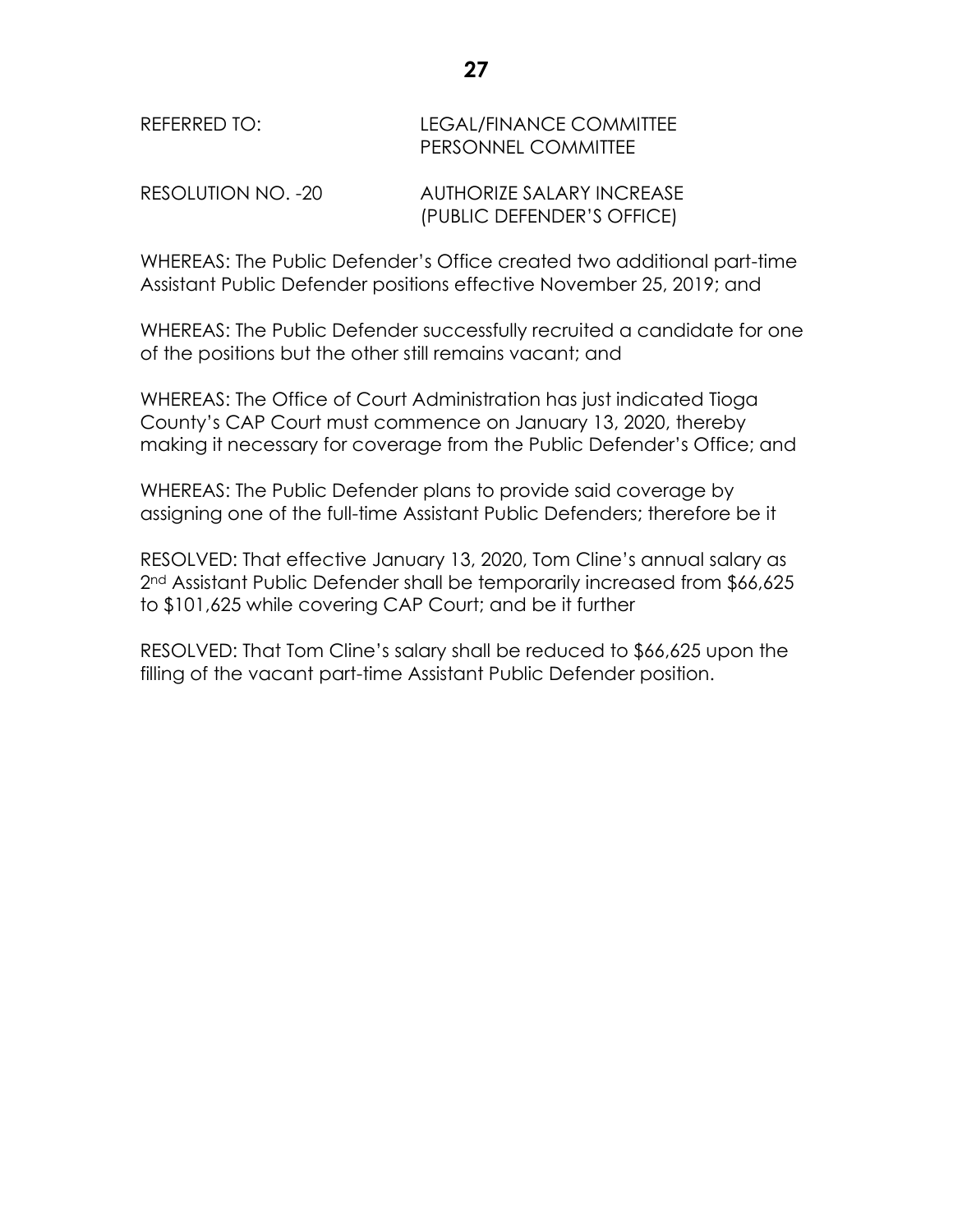REFERRED TO: ADMINISTRATIVE SERVICES COMMITTEE PERSONNEL COMMITTEE

RESOLUTION NO. -20 AUTHORIZE 2020 SALARIES/WAGES (BOARD OF ELECTIONS)

WHEREAS: The salaries for employees of the Board of Elections are set by resolution; and

WHEREAS: Non-Union staff and hourly employees have been authorized a salary increase for 2020; therefore be it

RESOLVED: That the 2020 rates of pay retroactive to January 1, 2020 for the Board of Elections staff shall be as follows:

2020 pay:

| <b>Commissioners</b>              |               | \$44,749.00/yr. |
|-----------------------------------|---------------|-----------------|
| <b>Deputy Commissioners</b>       |               | \$36,235.00/yr. |
| <b>Voting Machine Technicians</b> | $\mathcal{R}$ | 20.00/hr.       |
| Election Workers                  |               | 13.25/hr.       |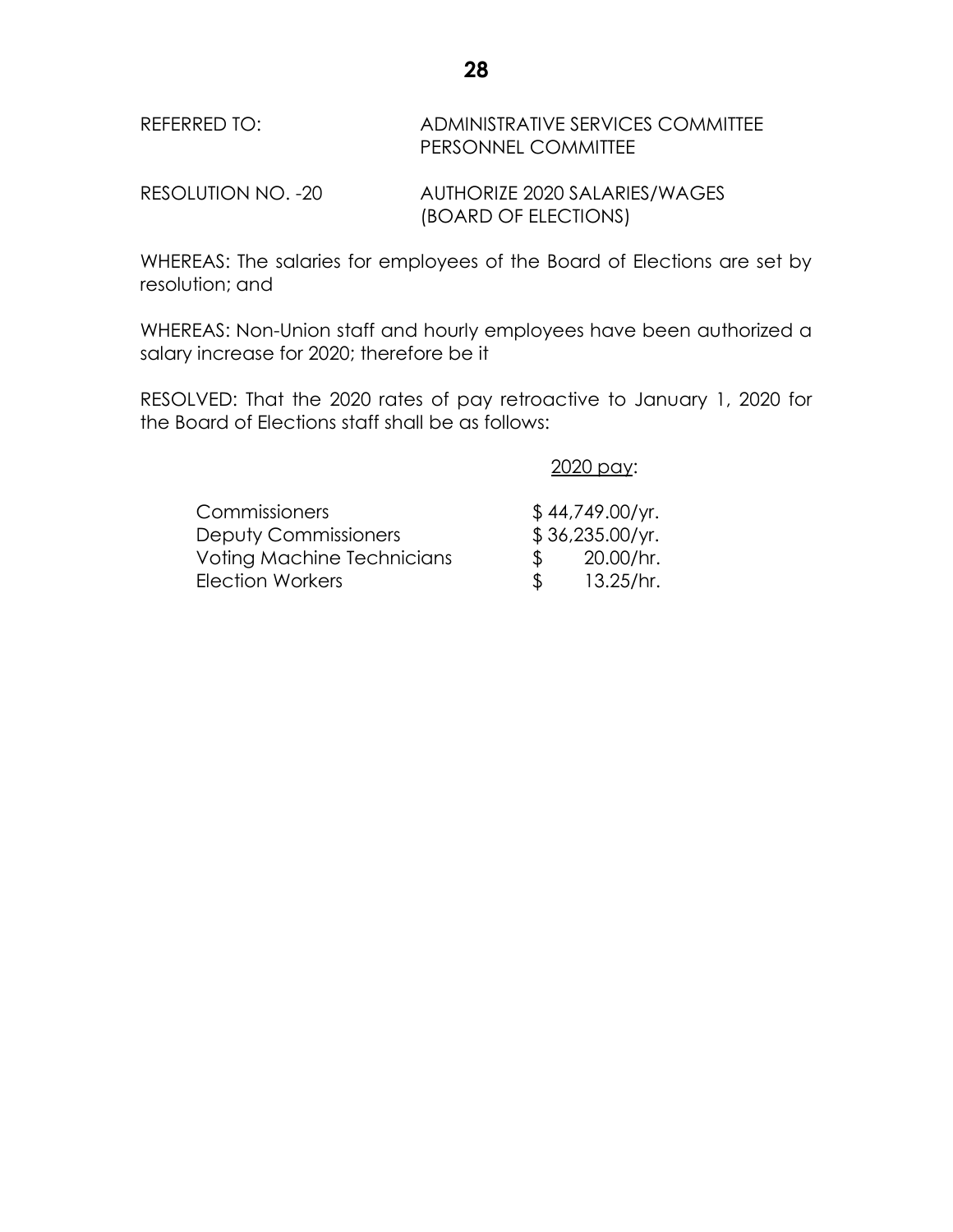## REFERRED TO: PUBLIC SAFETY COMMITTEE PERSONNEL COMMITTEE

RESOLUTION NO. -20 APPROVE SALARY ABOVE HIRING BASE FOR DEPUTY SHERIFF SHERIFF'S OFFICE

WHEREAS: Tioga County resolution 211-99 requires legislative approval for any appointments made above an established base salary amount; and

WHEREAS: The Tioga County Sheriff's Office had a need to backfill a vacant full-time Deputy Sheriff position; and

WHEREAS: Jolene Payne, a transfer candidate with over 1.5 years of law enforcement experience, applied and was found both eligible and willing to accept a transfer from the Endicott Police Department to the Deputy Sheriff vacancy in Tioga County; and

WHEREAS: The Sheriff has received approval from the Tioga County Law Enforcement Union to hire a new Deputy Sheriff, who has successfully completed the basic Police Academy training, at an annual salary reflecting 1 year of experience per the current union contract, or \$53,947 and that said salary will step up to the two-year salary of \$57,459 after six months from the date of her appointment; therefore be it

RESOLVED: That the Sheriff is hereby authorized to hire Jolene Payne at an annual salary of \$53,947 retroactive to January 4, 2020, and that her salary will increase to \$57,459 on July 4, 2020.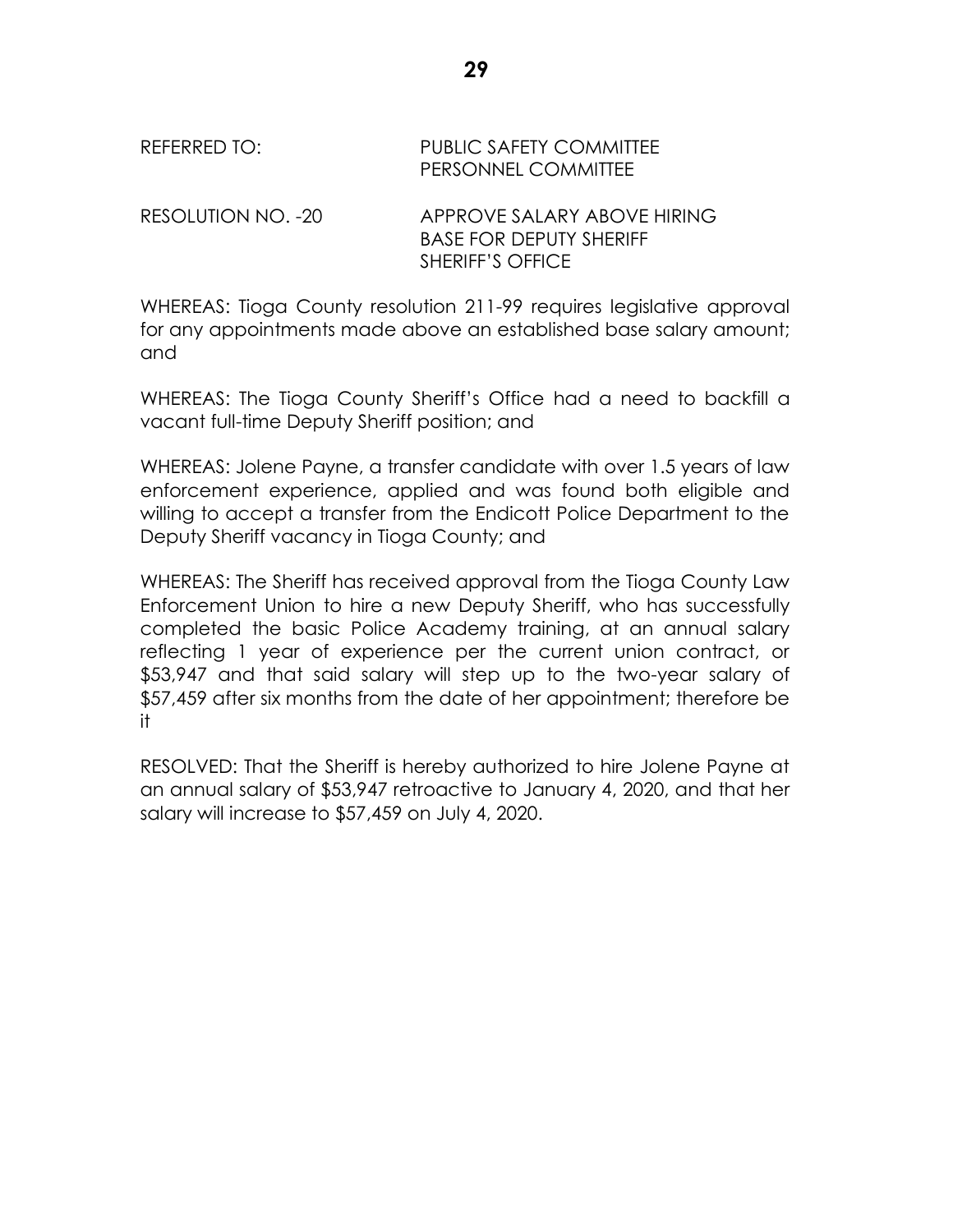| REFERRED TO:       | <b>PUBLIC SAFETY COMMITTEE</b><br>PERSONNEL COMMITTEE                                                                           |
|--------------------|---------------------------------------------------------------------------------------------------------------------------------|
| RESOLUTION NO. -20 | <b>AUTHORIZE CREATION AND FILL</b><br>ONE (1) FULL-TIME PUBLIC SAFETY<br><b>DISPATCHER/TRAINEE POSITION</b><br>SHERIFF'S OFFICE |

WHEREAS: Legislative approval is required in order to create any new or additional position within a Tioga County department or office; and

WHEREAS: Due to work assignments and staffing needs associated with New York State discovery laws of 2020, the Sheriff has a need to create an additional position within his office; and

WHEREAS: The Personnel Officer has reviewed the Sheriff's staffing needs and new position duties statement and has made a determination as to the appropriate classification to best accommodate the Sheriff's Office; therefore be it

RESOLVED: That one (1) full-time position of Public Safety Dispatcher / Trainee (CSEA SG VII) shall be created effective January 15, 2020, and to which the Sheriff be allowed to fill at his earliest opportunity from either a mandated eligible list, if available, or provisionally pending the next civil service examination; and be it further

RESOLVED: That the Sheriff's Office authorized full-time headcount figure shall increase from 106 to 107.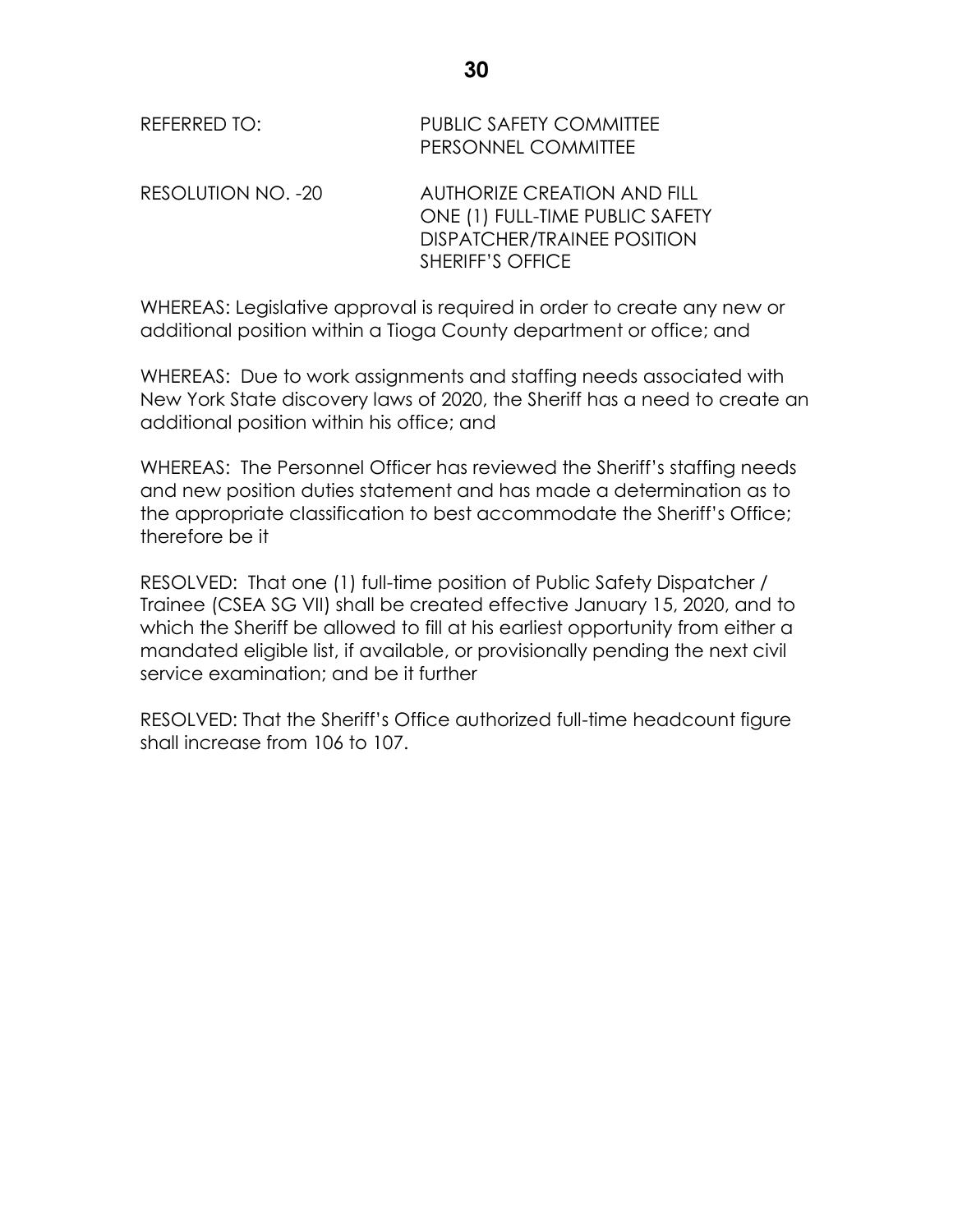| REFERRED TO:       | <b>PUBLIC SAFETY COMMITTEE</b><br>PERSONNEL COMMITTEE                                                                   |
|--------------------|-------------------------------------------------------------------------------------------------------------------------|
| RESOLUTION NO. -20 | AUTHORIZE CREATION AND FILL OF<br>ONE (1) TEMPORARY, FULL-TIME<br>ACCOUNTING ASSOCIATE I POSITION<br>(SHERIFF'S OFFICE) |

WHEREAS: Legislative approval is required in order to create any new or additional position within a Tioga County department or office; and

WHEREAS: Due to staffing issues resulting from an ongoing leave of absence and possible retirement within his Records Division, the Sheriff has a need to create a temporary, full-time Accounting Associate I position; therefore be it

RESOLVED: That one (1), full-time Accounting Associate I position be created and filled for a temporary duration effective January 21 and until June 30, 2020, at an hourly rate of \$13.19; and be it further

RESOLVED: That said temporary position shall be filled from an appropriate eligible list in accordance with Tioga County civil service rules.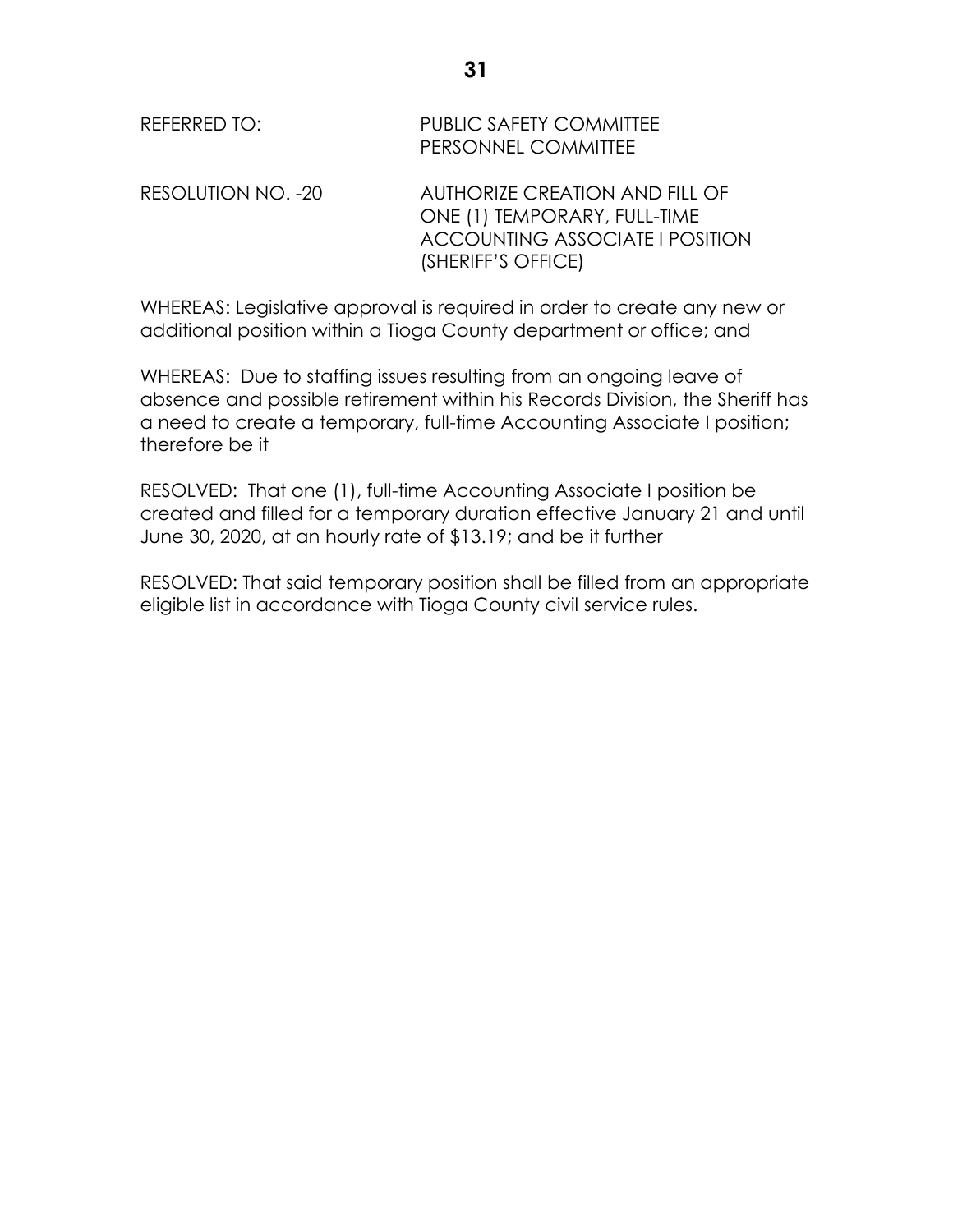| REFERRED TO:       | PERSONNEL COMMITTEE<br>LEGAL/FINANCE COMMITTEE      |
|--------------------|-----------------------------------------------------|
| RESOLUTION NO. -20 | AUTHORIZE APPOINTMENT OF CHIEF<br><b>ACCOUNTANT</b> |
|                    | (TREASURER'S OFFICE)                                |

WHEREAS: Legislative approval is required for any appointment to a nonunion position within Tioga County; and

WHEREAS: Due to retirement, the position of Chief Accountant will become vacant as of February 1, 2020, within the Treasurer's Office; and

WHEREAS: The Treasurer has conducted a recruitment search and has identified a desirable and qualified candidate; therefore be it

RESOLVED: That Stephanie Jerzak is provisionally appointed to the title of Chief Accountant, pending successful completion of civil service examination requirements, at an annual, non-union salary of \$64,000.00 effective February 3, 2020.